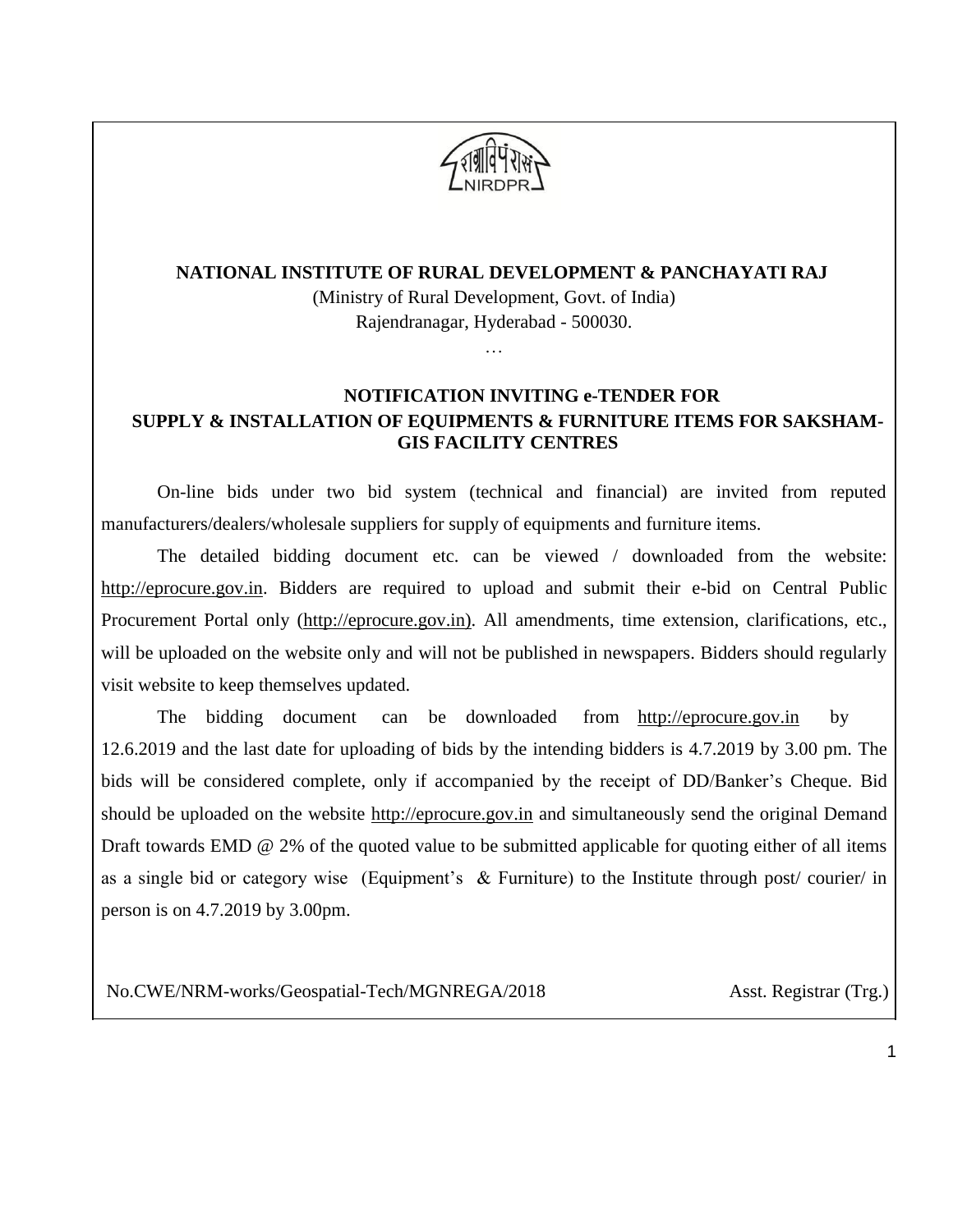#### **SCOPE OF WORK / BOQ**

The Ministry of Rural Development, Govt. of India is foreseeing implementation of GIS based planning of works under Mahatma Gandhi National Rural Employment Guarantee Scheme (MGNREGA).

The planning of NRM work using Geo-spatial technology is proposed to be implemented initially in One(1) Pilot district each from 28 states (Two Additional districts at Mathura& Varanasi in UP) and replicated further after successful implementation. **GIS Facilitating Centres/ Labs** will be set up in one (1) District in every state as a pilot. The centres will be developing Integrated NRM Work Plan for Gram Panchayats using GIS technology. These Centres will extend support to the functionaries in the respective region.

It is proposed to purchase the equipment's and furniture items and install at 30 locations in 28 states. The successful bidder should deliver and install the equipment's and furniture items at different locations in 28 states as per the addresses provided at Annexure-B.

| Sl.<br>No.       | <b>Description of the</b><br>item | <b>Company/Brand</b>                                         | Qty.<br>for<br>each<br>centre | <b>Total</b><br>qty.<br>for $30$<br>centres* |  |
|------------------|-----------------------------------|--------------------------------------------------------------|-------------------------------|----------------------------------------------|--|
|                  |                                   | <b>Category-I: Equipment's (Computers &amp; Electronics)</b> |                               |                                              |  |
| 1.               | All-in-one PC                     | Lenovo/HP/Dell                                               | 3                             | 90                                           |  |
| 2.               | Multifunction<br>printer $(A3)$   | Samsung/HP/Cannon/Brother                                    | 1                             | 30                                           |  |
| 3.               | Projector                         | Sony/Toshiba/Samsung/Epson                                   |                               | 30                                           |  |
| $\overline{4}$ . | <b>LED TV</b>                     | Panasonic/ LG/Samsung/Sony                                   |                               | 30                                           |  |
| 5.               | Video Camera<br>(Conference)      | Microsoft/Huddle Cam HD/Logitech                             |                               | 30                                           |  |
| 6.               | Split AC                          | Blue star/Voltas/Samsung/LG                                  |                               | 30                                           |  |
| 7.               | Inverter & battery                | Luminous/Exide/Amaron                                        |                               | 30                                           |  |
| 8.               | <b>Handheld GPS</b>               | Garmin/Trimble                                               | 3                             | 90                                           |  |
|                  | <b>Category-II: Furniture</b>     |                                                              |                               |                                              |  |
| 9.               | Office desk                       |                                                              | $\overline{4}$                | 120                                          |  |
| 10.              | Officer chairs                    | Godrej/Feather light/Stellar/Nilkamal                        | 3                             | 90                                           |  |
| 11.              | Visitor chairs                    |                                                              | 6                             | 180                                          |  |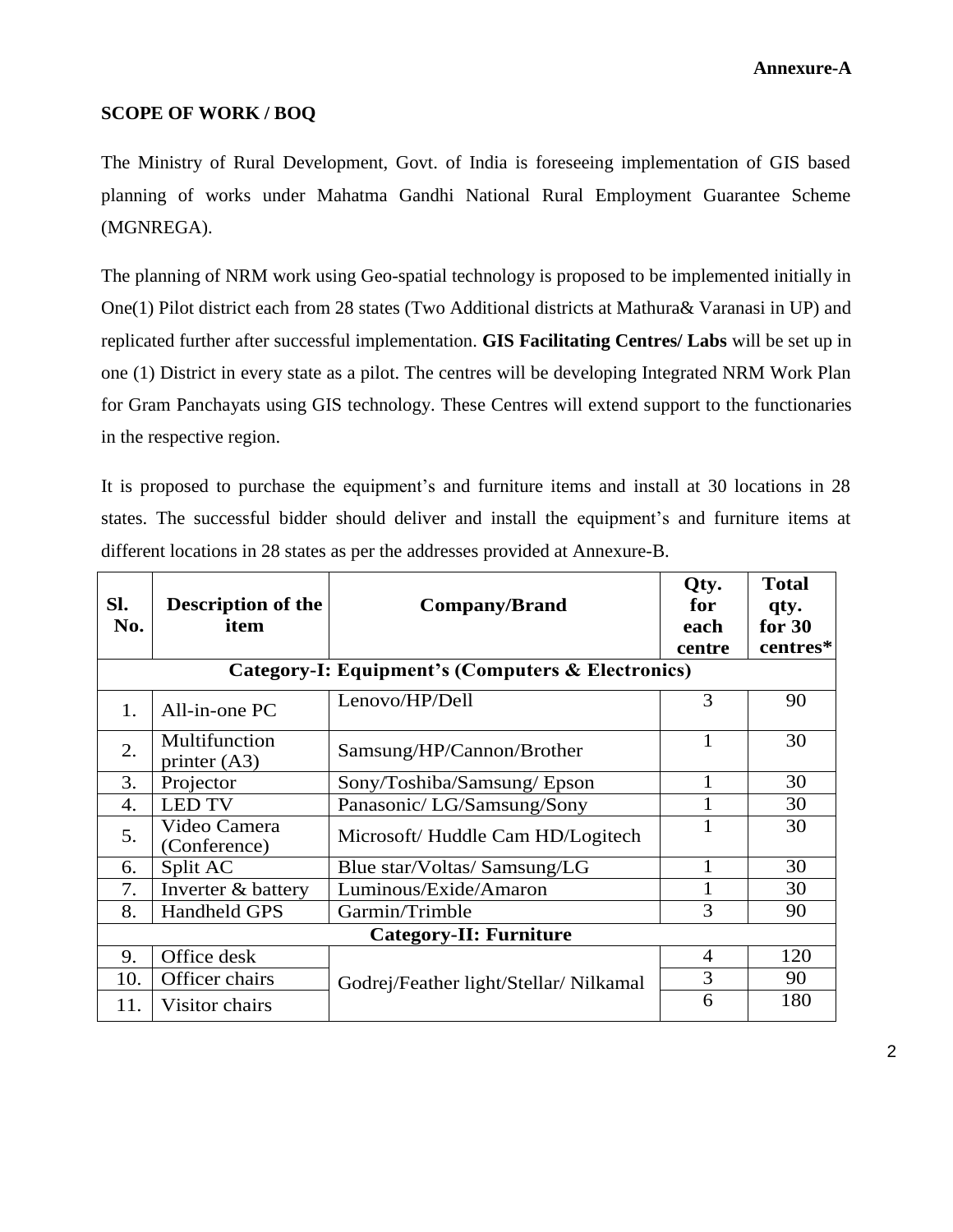

(Ministry of Rural Development, Govt. of India) Rajendranagar, Hyderabad - 500030.

### **Eligibility criteria for bidders and selection procedure**

| 1              | $EMD \n\mathcal{Q}$ 2% of the quoted value to be submitted applicable for quoting either<br>of all items as a single bid or category wise (Equipment's & Furniture) |
|----------------|---------------------------------------------------------------------------------------------------------------------------------------------------------------------|
| $\overline{2}$ | Type of the Company/ Firm/Others (specify) (A copy of registration<br>certificate to be submitted)                                                                  |
| 3              | <b>GST</b> registration                                                                                                                                             |
| $\overline{4}$ | <b>Income Tax PAN</b>                                                                                                                                               |
| 5              | Having Minimum 2 years of experience of supply of equipments and furniture<br>items (Annexure-A) in Govt./Semi Govt./PSUs.                                          |
| 6              | Annual turnover of Rs. 2.5 Crores during the last each three years:<br>2015-16<br>2016-17<br>2017-18                                                                |
| 7              | IT returns for the last three financial years i.e. 2015-16, 2016-17 and<br>2017-18                                                                                  |
| 8              | Authorisation certificate of the relevant items mentioned in Scope of Work/BOQ<br>issued by the manufacturer to be enclosed                                         |

**(Documentary proof of above eligibility criteria to be enclosed)**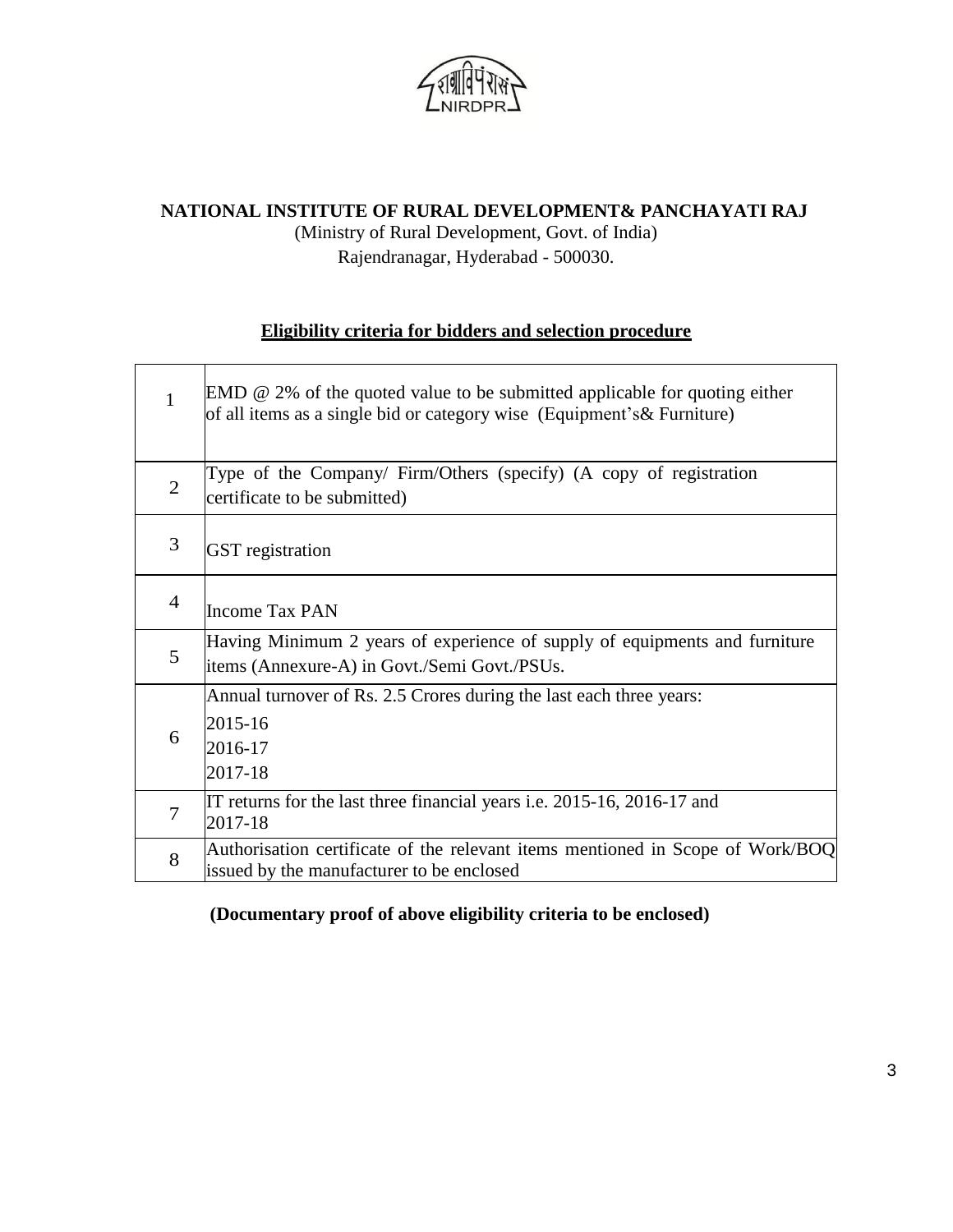# **Statement indicating the Installation locations across the country**

| Sl No.         | <b>State Name</b>        | <b>District Name and Address</b>                                                                                                                                                                                                                |
|----------------|--------------------------|-------------------------------------------------------------------------------------------------------------------------------------------------------------------------------------------------------------------------------------------------|
| $\mathbf{1}$   | Andhra Pradesh           | Ananathapuram, The Project Director, DWMA, DRDA Complex,<br>Near Rythu Bazar, Aananthapuram. Pin Code – 515002                                                                                                                                  |
| 2              | <b>Arunachal Pradesh</b> | Papumpare, Nodal Officer Dr. V.K. Sharma, Papumpare -791111,<br>Mobile No. 9436041338/8787860317                                                                                                                                                |
| $\mathfrak{Z}$ | Assam                    | Lakhimpur, Office of ZillaParishad, Pin Code-787001                                                                                                                                                                                             |
| $\overline{4}$ | <b>Bihar</b>             | Gaya, Nodal Officer: Shri Sanjay Kumar Pandit, Mobile No.9122163618<br>MGNREGA Bhawan, Belagunj Block premises, Gaya - 804403.                                                                                                                  |
| 5              | Chhattisgarh             | Baster(Hq- Jagdalpur), C/o CEO, Zilla Panchayat, Baster, Jagdalpur,<br>Pin code $-494001$                                                                                                                                                       |
| 6              | Gujarat                  | Dahod, ADPC, MGNREGA Office, District Rural<br>Development Agency, Jhalod Road, Chhapri, Dahod. Pin code -<br>389151<br>Nodal Officer: Nilesh Kumar V. Chouhan, Mobile No. 9924528768,<br>9925176120 Nodal Officer E-mail: mgnregadah@gmail.com |
| $\overline{7}$ | Haryana                  | Fatehabad, Mr.Saurabh Khurana, Nodal Office, Mini Secretariat,<br>Fatehabad, Haryana. Pin Code-125050<br>Mobile No 86830 01403 &<br>9468261547Abpo.fatehabad@gmail.com,Saurabhkhurana.sonu@gmail.c<br>om                                        |
| 8              | <b>Himachal Pradesh</b>  | Una, District Rural Development Agency, Una, District Una,<br>Himachal Pradesh, Pin code - 174303                                                                                                                                               |
| 9              | Jammu And Kashmir        | Rajouri, Office of the Assistant Commissioner Development,<br>Rajouri Pin Code- 185131<br>Nodal Officer: Assistant Commissioner Development<br>Mobile no.: 7051016101                                                                           |
| 10             | Jharkhand                | Ranchi, Block Office, O0072 manjhi, Jharkhand, Pin Code: 835219                                                                                                                                                                                 |
| 11             | Karnataka                | Chikkaballapura, Chief Executive Officer,<br>Zila Panchayat DC office Complex, Sidlaghatta Road, Chikkkballapur,<br>Taluka and District Chikkkballapur, Karnataka. Pin Code -562101,                                                            |
| 12             | Kerala                   | Palakkad, Poverty Alleviation Unit, Civil Station, Kerala, Pin Code:<br>678001                                                                                                                                                                  |
| 13             | Madhya Pradesh           | <b>Ujjain, Office of the Superintending Engineer</b><br>Rural Engineering Service (RES), Near Kothi Palace Ujjain,<br>Madhya Pradesh, Pin Code- 456010                                                                                          |
| 14             | Maharashtra              | Nagpur, Collector office, Civil Line, Nagpur, Pin code-440001                                                                                                                                                                                   |
|                |                          |                                                                                                                                                                                                                                                 |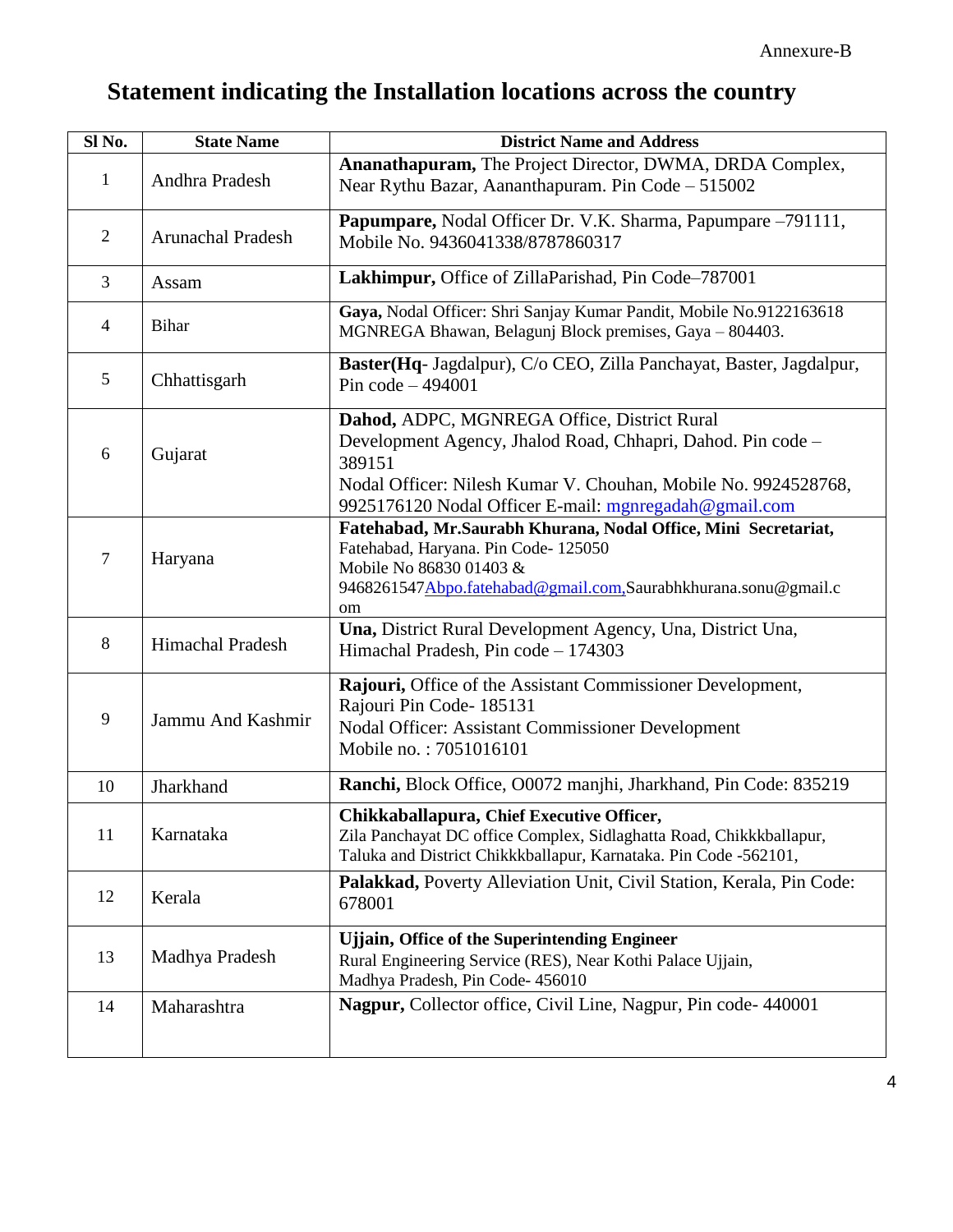| 15 | Manipur              | Imphal, Room no. 125/04, Civil Secretariat Building<br>(North Block) Babupara, Imphal West, Manipur, PIN Code<br>$-795001$                                          |
|----|----------------------|---------------------------------------------------------------------------------------------------------------------------------------------------------------------|
| 16 | Meghalaya            | East Khasi Hills, State Rural Employment Society, 3 FloorSimpli<br>Building Dhankheti, Shilong - 793001                                                             |
| 17 | Mizoram              | Aizawl, DRDA, Aizawal, Pin Code-796001 mobile no-8415901478                                                                                                         |
| 18 | Nagaland             | Kohima, Office of the Block Development Officer<br>RD Block Kohima, (Near DC Office, Kohima) Department of<br>Rural Development, Kohima, Nagaland.PIN Code - 797001 |
| 19 | Odisha               | Khurda, DRDA, Khurda, At-Palla, Po-Palla Hat, Dist-Khurda<br>-pin code- $752056$                                                                                    |
| 20 | Punjab               | Sahibzada Ajit Singh Nagar, DC Office, SAS Nagar, Punjab                                                                                                            |
| 21 | Rajasthan            | Sirohi, Zila Parishad, Sirohi- 307001                                                                                                                               |
| 22 | Sikkim               | East District, Rurban Complex, Pakyong Block, East pin<br>code-737101                                                                                               |
| 23 | Tamil Nadu           | Kishnagiri, DRDA, Collectorate, Kishnagiri District, Tamil<br>Nadu-6351 15                                                                                          |
| 24 | Telangana            | Nalgonda, O/o DRDA, Behind Ramnagar park, Near<br>TTDC, MiryalGuda Road, Nalgonda, Telangana                                                                        |
| 25 | Tripura              | West Tripura, Office of the Chief Engineer Rural Development<br>Department, Govt. of Tripura PJLN Complex, Gurkhabasti Agartala,<br>West-Tripura, Tripura           |
| 26 |                      | RaiBarily, Office of the Additional Commissioner<br>MGNREGA/Labour Employment Vikash Bhavan, District<br>Raebareli, Uttar Pradesh PIN Code-229001                   |
| 27 | <b>Uttar Pradesh</b> | Mathura, Office of the KhandVikasAdhikari<br>Block Raya, District Mathura, Uttar Pradesh                                                                            |
| 28 |                      | <b>Banaras, Office of the Block Development Officer Block</b><br>Arajilines, District Varanasi, Uttar Pradesh                                                       |
| 29 | Uttarakhand          | Dehradun, Office of the Block Development Officer, Raipur<br>Block office Raipur, District Dehradun, PIN Code- 248008, Uttarakhand.                                 |
| 30 | West Bengal          | Hooghly, Office of the District Magistrate, Po+Ps Chinsurah,<br>District Hooghly, Pin code-712101                                                                   |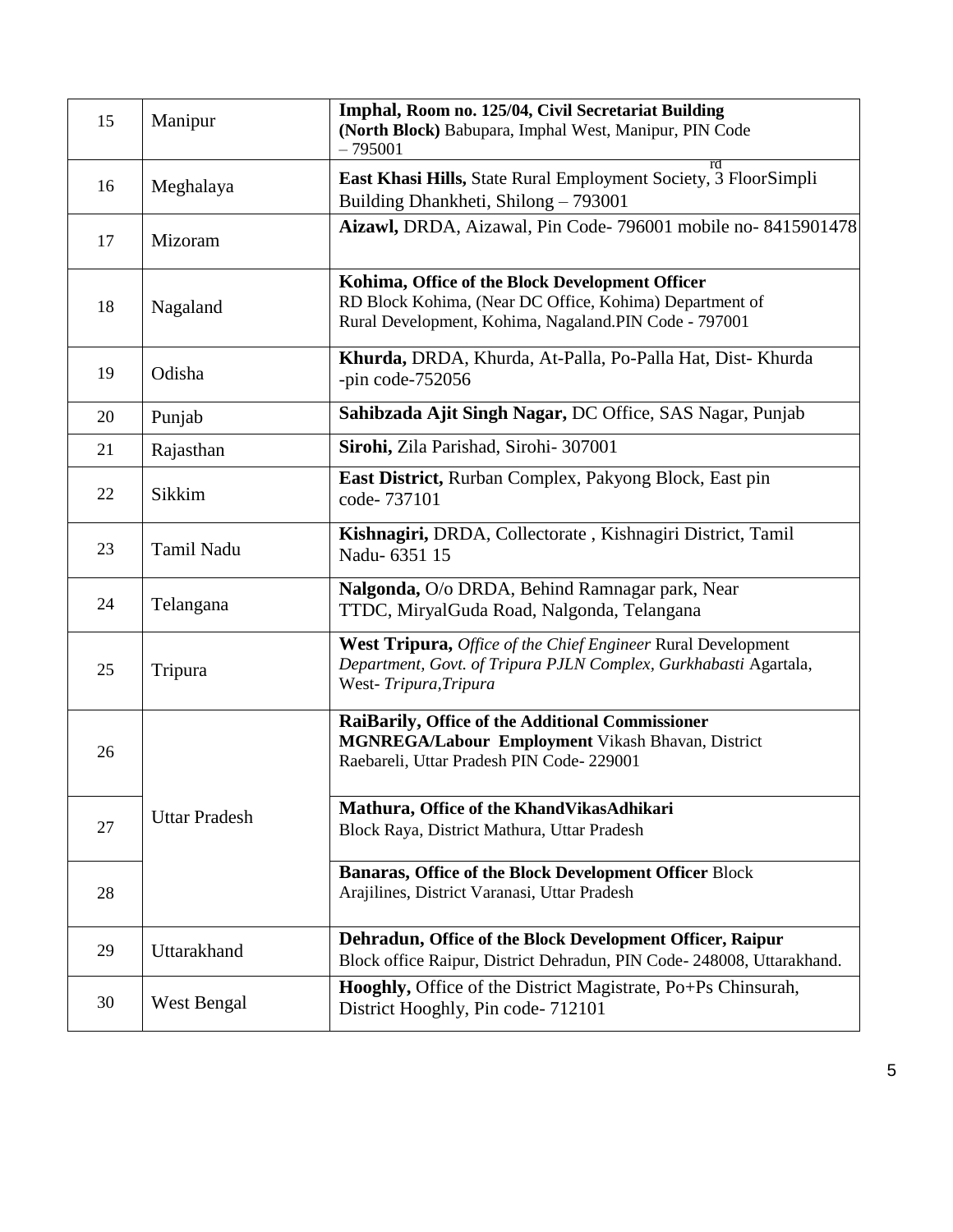#### **ANNEXURE-C**

#### **LETTER OF ACCEPTANCE OF TERMS ANDCONDITIONS**

(To be given on Company's Letter Head)

Date:

To

The Asst. Registrar (T) National Institute of Rural Development & PanchayatiRaj Rajendranagar Hyderabad - 500 030

### **Subject: e-Tender Notification for supply and installation of equipments and furniture items for establishing CGARD Centres.**

### **Reference: Tender Notification No.CWE/NRM-works/Geospatial-Tech/MGNREGA/2018**

Dear Sir,

1. I/Wehavedownloaded/obtainedthetenderdocument(s)fortheabovementioned "Tender/Work" from the web site(s) [https://eprocure.gov.in.](https://eprocure.gov.in/) as per your advertisement given in the above mentioned website(s).

2. I/We have read the entire terms and conditions of the tender document (including all annexure) which form part of the tender document and I/we hereby undertake that I/we shall abide by the terms and conditions including all clauses contained therein.

3. The corrigendum/ corrigenda issued from time to time by the NIRD&PR, Hyderabad too have also been taken into consideration while submitting this acceptance letter.

4. I/We hereby unconditionally accept the tender conditions of above mentioned tender document/ corrigendum in its entirety.

5. In case of any provision of this tender being found violated by me/ us, the NIRD&PR, Hyderabad shall, without prejudice to any other right or remedy, be at liberty to reject this tender/ bid including the forfeiture of the Bid Security/ Earnest Money Deposit in full.

6. I/WE  $\ldots$  if if firm/company)……………………., declare that I/We have submitted tender for the work described in the tender after acquainting myself/ourselves fully with the details of work involved and after understanding the responsibility to be discharged by me/us under this contract and have read the complete tender very carefully.

Yours faithfully,

#### **Signature of the Bidder with Official Seal**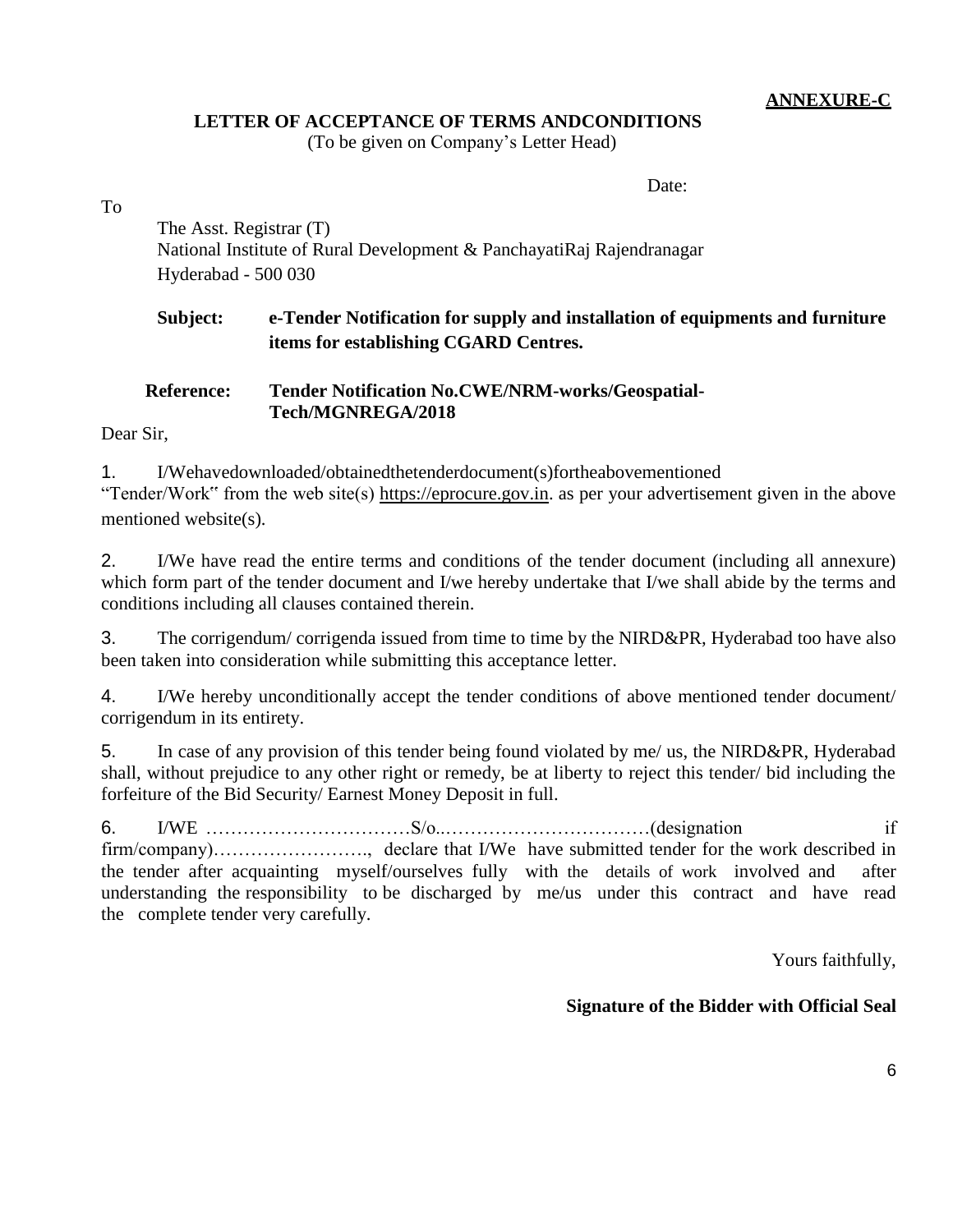

(Ministry of Rural Development, Govt. of India) Rajendranagar, Hyderabad - 500030.

#### **NOTICE INVITING e-TENDER FOR SUPPLY AND INSTALLATION OF EQUIPMENTS AND FURNITURE ITEMS OF ESTABLISHING CGARD CENTRES AT 29 STATES AND 1 UNION TERRIROTRY**

#### **1. GENERAL TERMS AND CONDITIONS**

- 1. Online bids (technical& financial) from manufacturer or their authorized distributor/dealer/resellers are invited for supply and installation of equipments and furniture items at the location given in the Annexure-B of the tender document.
- 2. Mere fulfilment of all the stipulations as contained in the tender document, terms and conditions annexed to the tender does not confer any right on any tenderers for acceptance of their tender application.
- 3. EMD @ 2% of the bid value quoted by the bidder in the form of Demand Draft or Banker's Cheque issued by Nationalised / Commercial bank drawn in favour of "NIRDPR" payable at Hyderabad should be uploaded with the Technical Bid. The same should be submitted in physical form in the O/o the Asst. Registrar (Trg) on or before 4.7.2019 by 3:00PM. Tenders without EMD shall be rejected summarily. NSIC Exemption Certificate will be accepted in lieu of EMD. The monetary limit of NSIC certificate should not below Rs. 1.80 crore.
- 4. The successful tenderers will be required to pay 10% of the contract value towards Security Deposit in the form of Demand Draft or Irrevocable Bank Guarantee in the form prescribed by NIRDPR which will be provided by the Institute over and above 60 days of warranty period. Security Deposit will not carry any interest.
- 5. EMD @ 2% of the quoted value to be submitted, for quoting either of all items as a single bid or category wise (Equipment & Furniture)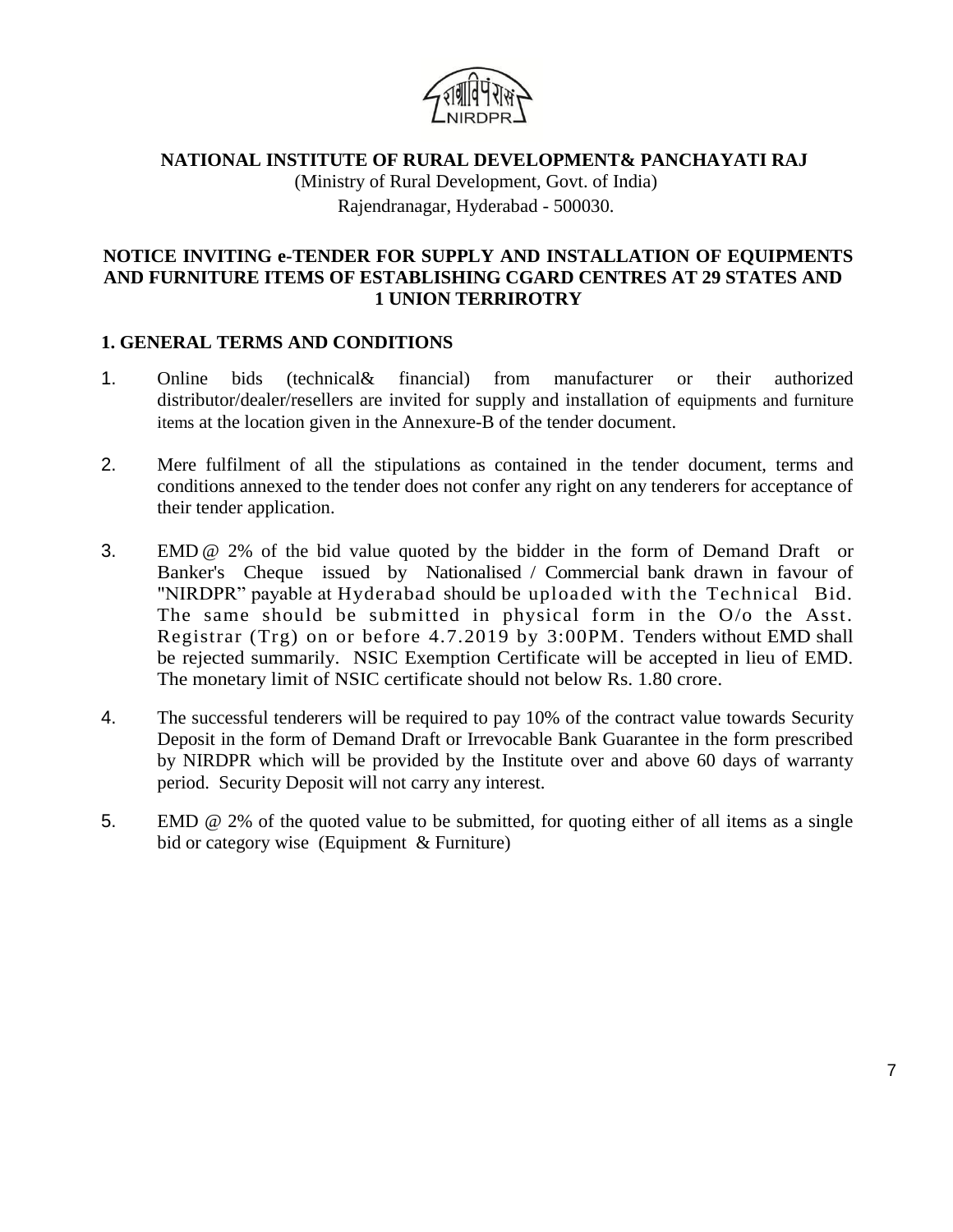| Sl.<br>No.                    | <b>Description of the</b><br>item | <b>Company/Brand</b>                              | Qty.<br>for<br>Each<br>centre | <b>Total</b><br>qty. for<br>30<br>centres* |
|-------------------------------|-----------------------------------|---------------------------------------------------|-------------------------------|--------------------------------------------|
|                               |                                   | Category-I: Equipment's (Computers & Electronics) |                               |                                            |
| 1.                            | All-in-one PC                     | Lenovo/HP/Dell                                    | 3                             | 90                                         |
| 2.                            | Multifunction<br>printer $(A3)$   | Samsung/HP/Cannon/Brother                         | 1                             | 30                                         |
| 3.                            | Projector                         | Sony/Toshiba/Samsung/Epson                        | 1                             | 30                                         |
| 4.                            | <b>LED TV</b>                     | Panasonic/LG/Samsung/Sony                         | 1                             | 30                                         |
| 5.                            | Video Camera<br>(Conference)      | Microsoft/Huddle Cam HD/Logitech                  |                               | 30                                         |
| 6.                            | Split AC                          | Blue star/Voltas/ Samsung/LG                      | 1                             | 30                                         |
| 7.                            | Inverter & battery                | Luminous/Exide/Amaron                             | 1                             | 30                                         |
| 8.                            | <b>Handheld GPS</b>               | Garmin/Trimble                                    | 3                             | 90                                         |
| <b>Category-II: Furniture</b> |                                   |                                                   |                               |                                            |
| 9.                            | Office desk                       |                                                   | $\overline{4}$                | 120                                        |
| 10.                           | Officer chairs                    | Godrej/Feather light/Stellar/Nilkamal             | 3                             | 90                                         |
| 11.                           | Visitor chairs                    |                                                   | 6                             | 180                                        |

- 6. Corrections, if any, must be attested. All amounts shall be indicated both in words as well as in figures. Where there is difference between the amount quoted in words and figures, amount quoted in words shall prevail.
- 7. Payment will be released after supply and satisfactory installation of the equipment's and furniture items, to be certified by NIRDPR's authorized representative.
- 8. The above rates are inclusive of GST, transport, installation and all incidental charges of the equipment's and furniture items at 30 different locations across the country as per the details at **Annexure-B.**
- 9. **Arbitration:** in the event of any dispute arising under these conditions or any conditions contained in the Purchase Order or in connection with this contract, the same shall be referred to the sole arbitration of the Director General or some other persons appointed by him. The award of the arbitrator shall be final and binding on the parties to thiscontract.
- 10. **Jurisdiction:**The order executed will be subject to Indian law and local courts at Hyderabad only.
- 11. **Note:** For detailed specifications kindly see **Annexure- III**.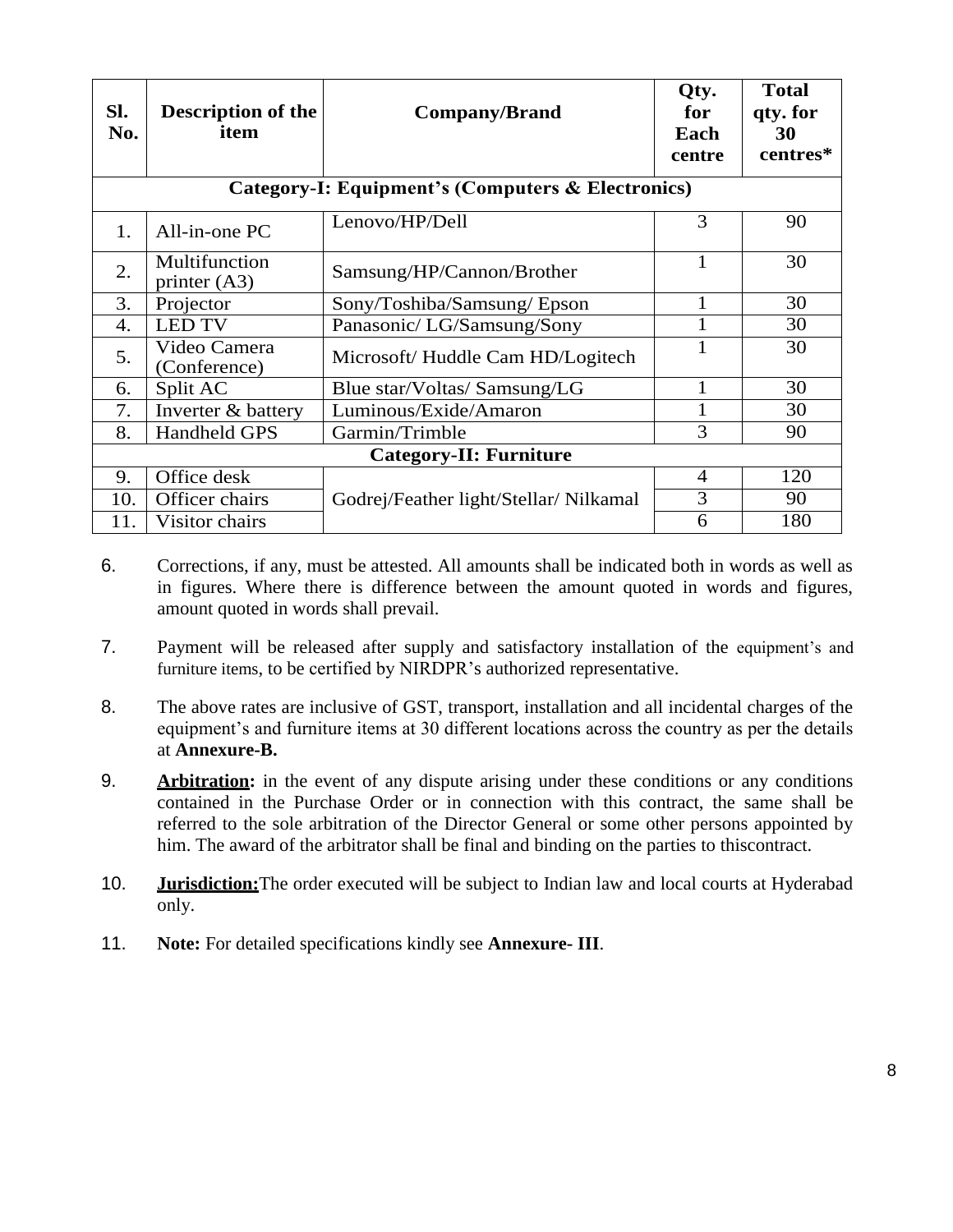#### 12. **Financial bid evaluation criteria :**

(a) L-1 bidder will be decided taking into account of category wise lowest bid for all items (aggregate) quoted by bidder.

(b) Preference will be given to L-1 bidder who quoted for all items under category  $(I & I)$ . L-1 bidder will be decided on the basis of lowest aggregate quoted for all items in category  $(I & H)$ .

- 13. **Delivery period:** Within 30 days upon issuance of Work Order.
- 14. **Liquidation damages:** Institute reserves the right to impost/claim liquidation damages from the supplier, in case the supplier failed to supply the ordered items at designated places **(Annexure-B),** the damages will be imposed at the rate of 1% of the work order per week maximum upto Rs. 1.00 lakh.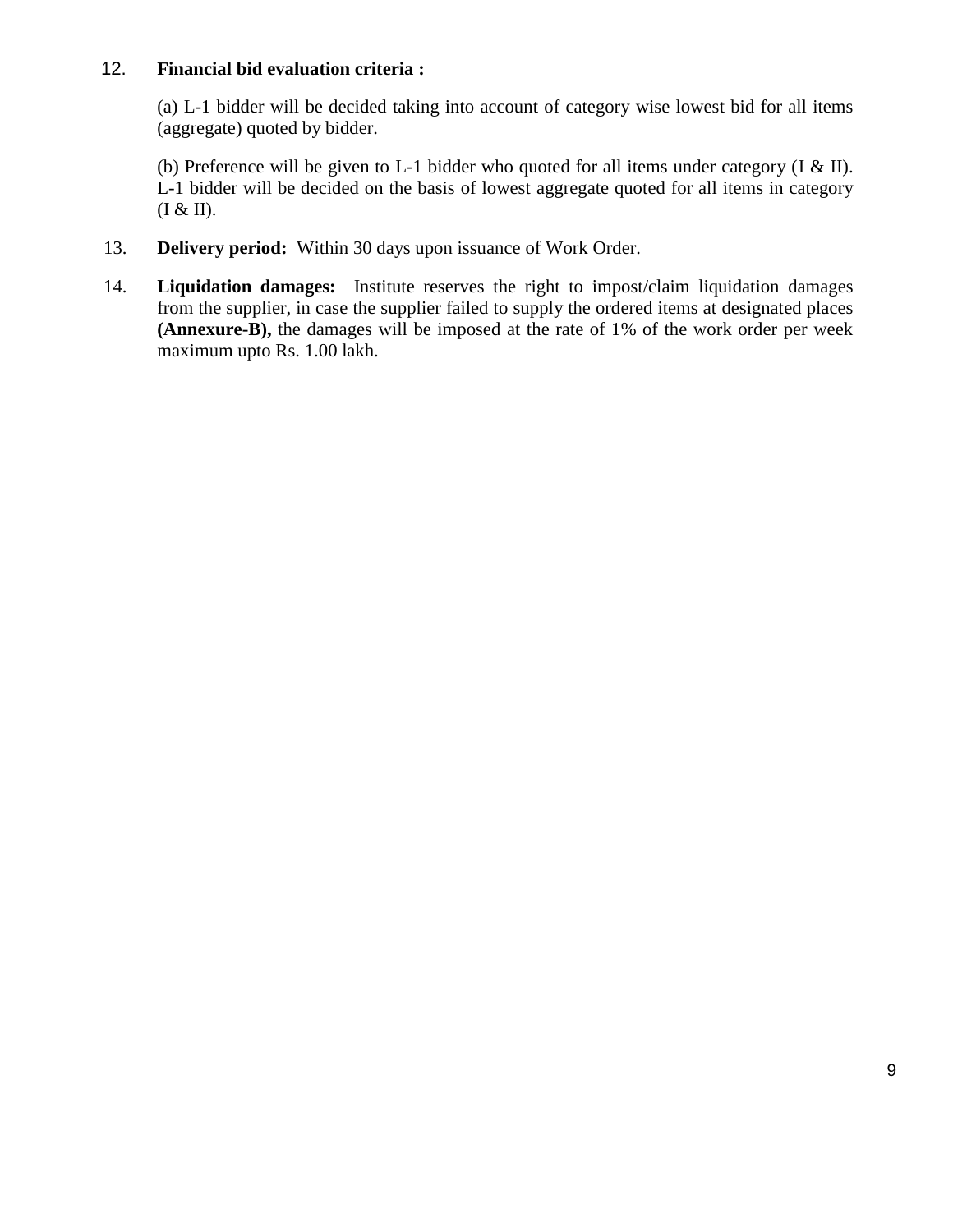### **General Instructions to Bidders**

On-line bids are invited under two bid system (Technical and Financial) for supply and installation of equipments and furniture items. Manual bids shall not be accepted.

Tender document may be downloaded from Central Public Procurement (CPP) Portal [https://eprocure.gov.in](https://eprocure.gov.in/) . The time schedule for the tendering activities shall be as under:

| 1.               | Date of notification of tender notice on       | 12.6.2019                      |
|------------------|------------------------------------------------|--------------------------------|
|                  | CPP Portal / publication in the newspaper      |                                |
| 2.               | Starting<br>date<br>for downloading<br>tender  | 10.00 am on 12.6.2019          |
|                  | document by the intending bidders              |                                |
| 3.               | Last date for uploading of the bids by the     |                                |
|                  | intending bidders along with scanned           | 4.7.2019 by 3.00PM             |
|                  | copy of Earnest Money Deposit.                 |                                |
| $\overline{4}$ . | Last date for submission of Demand Draft in    |                                |
|                  | original payable in favour of Director         | 4.7.2019 by 3.00PM             |
|                  | General, NIRDPR payable at Hyderabad           |                                |
|                  | towards Earnest Money Deposit (EMD)            |                                |
| 5.               | Pre-Bid Conference                             | 18.6.2019 at 2.30 pm           |
| 6.               | <b>Amount of Earnest Money Deposit</b>         |                                |
|                  |                                                | 2% of the Bid                  |
| 7.               | Date of downloading of technical bids received | 5.7.2019 at 3.30PM             |
|                  | by NIRDPR through <b>on-line</b> by            |                                |
|                  | the last date and time                         |                                |
| 8.               | Date of downloading of financial bids          | To be notified later to only   |
|                  |                                                | technically qualified bidders. |
|                  |                                                |                                |
| 9.               | Estimated cost of the equipments and furniture | ₹ 180 lakhs (₹ 6 lakhs X 30)   |
|                  | items                                          |                                |
| 10.              | <b>Tendering Authority</b>                     | Assistant Registrar (Trg.)     |
|                  |                                                | National Institute of Rural    |
|                  |                                                | Development & Panchayati Raj,  |
|                  |                                                | Rajendranagar,                 |
|                  |                                                | Hyderabad 500030.              |
|                  |                                                | Tel. 040-24008479              |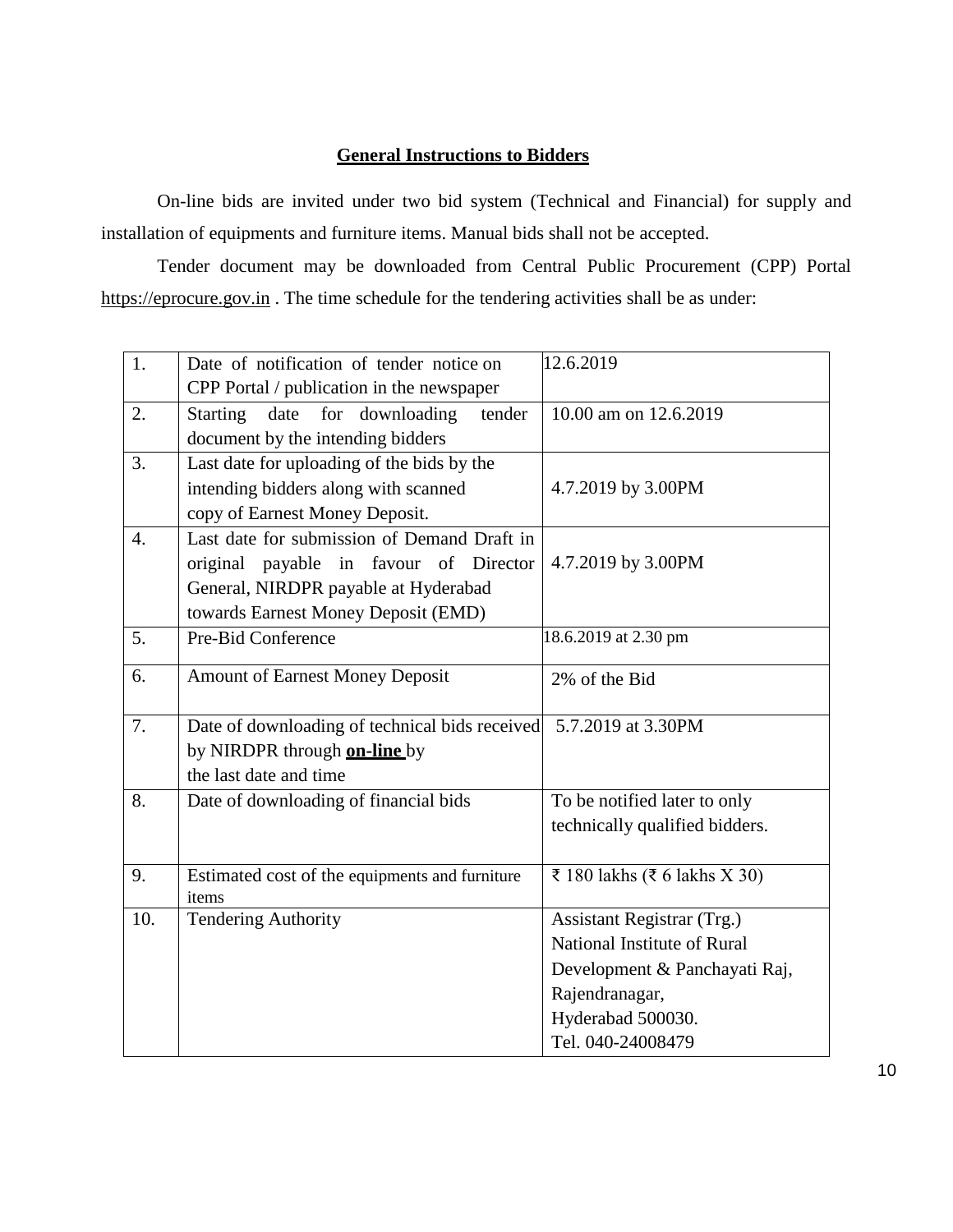#### **Instructions for submission of bids:**

- (1) Bids shall be submitted on-line in two parts, viz., technical bid in **ANNEXURE-I** and financial bid in **ANNEXURE-II** at CPP Portal website: [https://eprocure.gov.in](https://eprocure.gov.in/)**only.**The offers submitted by Telegram/ Fax/ email shall not be considered. No correspondence will be entertained in this matter.
- (2) Not more than one tender shall be submitted by one bidder or bidders having business relationship. Under no circumstance will father and his son(s) or other close relations who have business relationship with one another (i.e. when one or more partner(s)/director(s) are common) be allowed to tender for the same contract as separate competitors. A breach of this condition will render the tenders of both parties liable to rejection and forfeiture of EMD.

#### Preparation of Bids

- (3) Bidders should carefully read the tender document and understand its requirements before submission of their bids. They should also take into account any corrigendum published in continuation to the original one. Any non-fulfillment may lead to rejection of bid.
- (4) Bid documents to be submitted as required in the tender document may be in PDF / XLS / RAR / DWF formats. Bid documents may be scanned with 100 dpi with black and white option.
- (5) The technical bid in **ANNEXURE-I** to be submitted in the first cover should contain the following documents:

(a) Self-attested scanned copies of the following registration certificates obtained from concerned authorities

- i) Registration certificate of the firm
- ii) GST
- iii) PAN Card of company/firm/individual in case of proprietary concern/others
- iv) Letter in respect of un-conditional acceptance of all the terms and conditions of the tender document.
- v) Firm/ Company/ Partnership Registration certificate and its subsequent renewal (if any).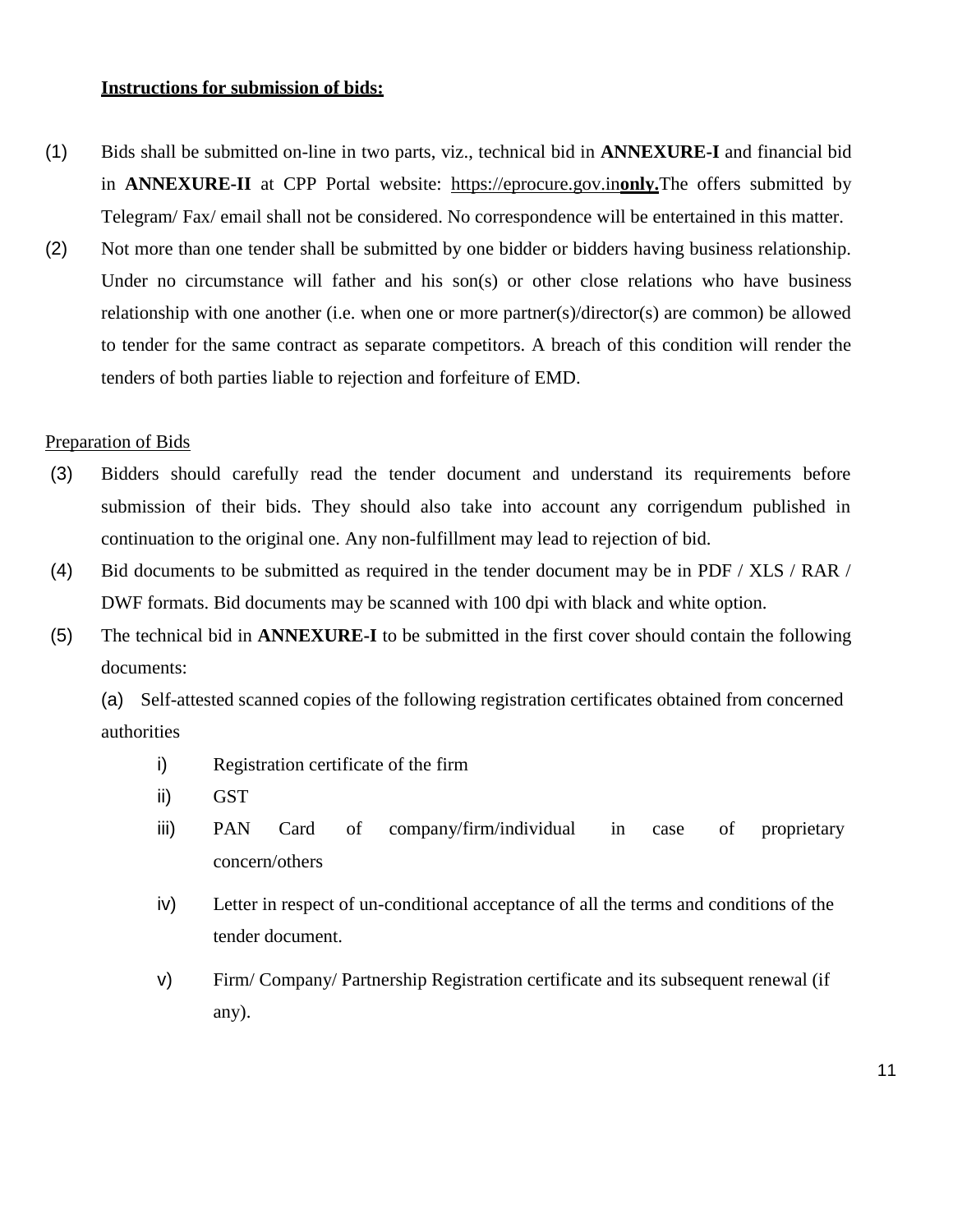- (b) Scanned copy of Income Tax Returns for the preceding three years i.e. 2015-16, 2016-17 and2017- 18.
- (c) Scanned copy of Balance Sheet and Profit & Loss Account duly audited by the Charted Accountant for the preceding three financial years i.e. 2015-16,2016-17 and2017-18.
	- (d) Scanned copy of Partnership Deed/Articles of Association & Memorandum of Association in case of partnership firm.
	- (e) Scanned copy of the Demand Draft for EMD @ 2% of the bid value quoted by the bidder towards Earnest Money Deposit purchased on or after date of publication of this tender from any Nationalized/ Scheduled/Commercial Bank in favour of NIRDPR, payable at Hyderabad. All applicable bank charges shall be borne by the bidder and he/ she/it shall not have any claim whatsoever on this account on NIRDPR. No interest whatsoever will be paid on EMD amount.

(f) Scanned copy of Award of Contract/ Commencement letters in respect of previous organizations preferably Government or Semi-Government organizations to whom such equipment's and furniture items has been supplied.

**(6)** The financial bid should be prepared separately in another cover in the format prescribed at **ANNEXURE-II.**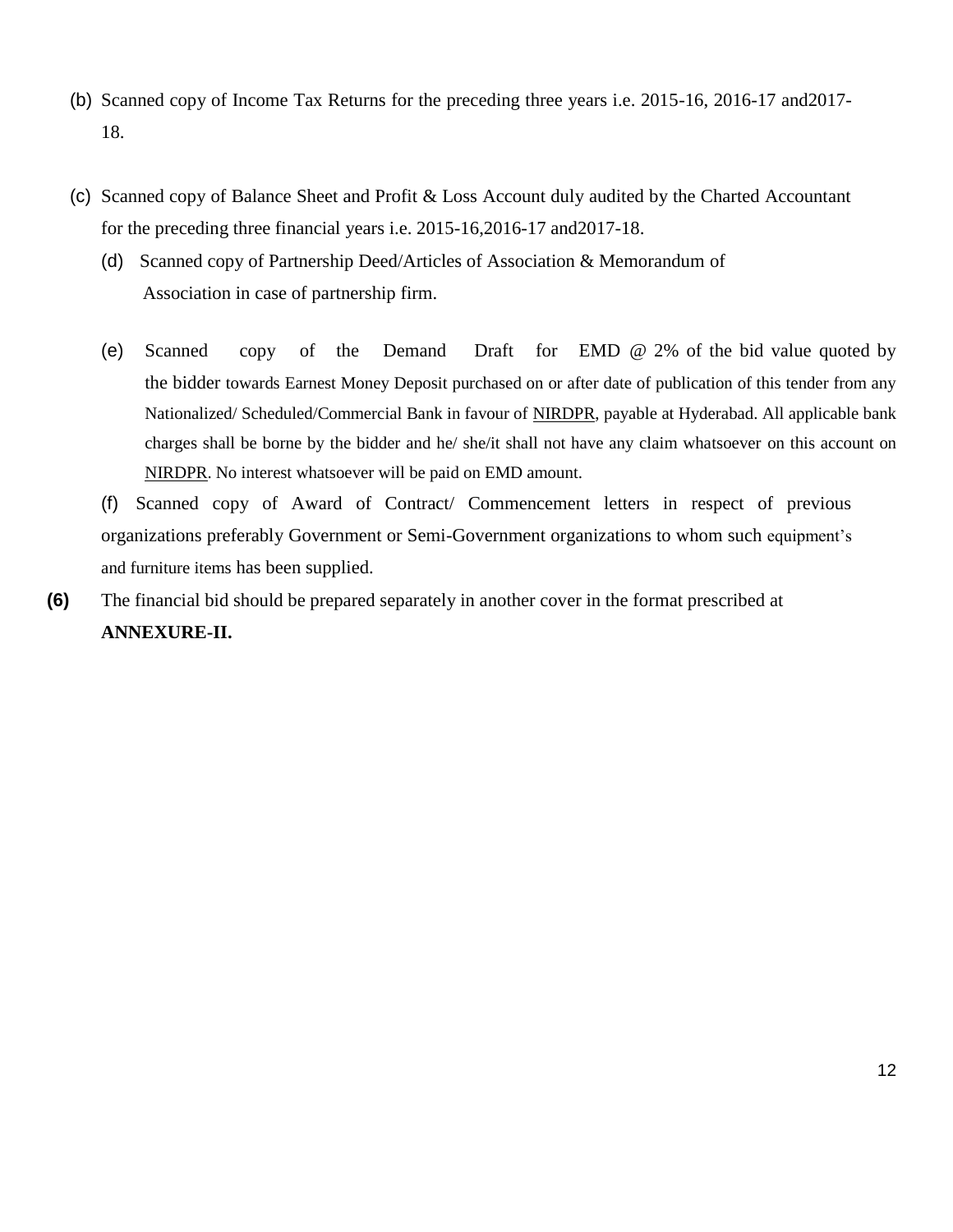#### **Registration for on-line submission of Bids :**

- (7) The bidders are required to submit soft copies of their bids electronically on the CPP Portal using valid Digital Signature Certificates(DSC).
- (8) For submission of on-line bid, bidders are required to enroll on the e-Procurement module of the Central Public Procurement Portal (URL: [http://eprocure.gov.in\)](http://eprocure.gov.in/eprocure/app) by clicking on the link **"Online Bidder Enrolment"**.
- (9) As part of the enrolment process, the bidders will be required to choose a unique username and assign a password for their accounts.
- (10) Bidders are advised to register their valid e-mail address and mobile numbers as part of the registration process. These would be used for any communication from the CPP Portal.
- (11) Upon enrolment the bidders will be required to register their valid Digital Signature Certificate (Class II or Class III Certificates with signing key usage) issued by any Certifying Authority recognized by CCA India (e.g. Sify / TCS / nCode / eMudhra etc.), with their profile.
- (12) Only one valid DSC should be registered by a bidder. Bidders must ensure that they do not lend their DSC"s to others which may lead to misuse.
- (13) Bidders should then log-in to the site through the secured log-in by entering their user ID / password and the password of the DSC /e-Token.
- (14) For uploading the same set of standard documents (e.g. PAN card copy, annual reports, auditor's certificates etc.) required to be submitted as a part of every bid, bidders can use "My Space" area available to them.

#### **Submission of Bids :**

(15) Bidders must accept the terms and conditions contained in this tender document unconditionally while submitting their bids. They should give such acceptance in writing on the Company/ Firm's letter head in the format prescribed at **ANNEXURE-C**.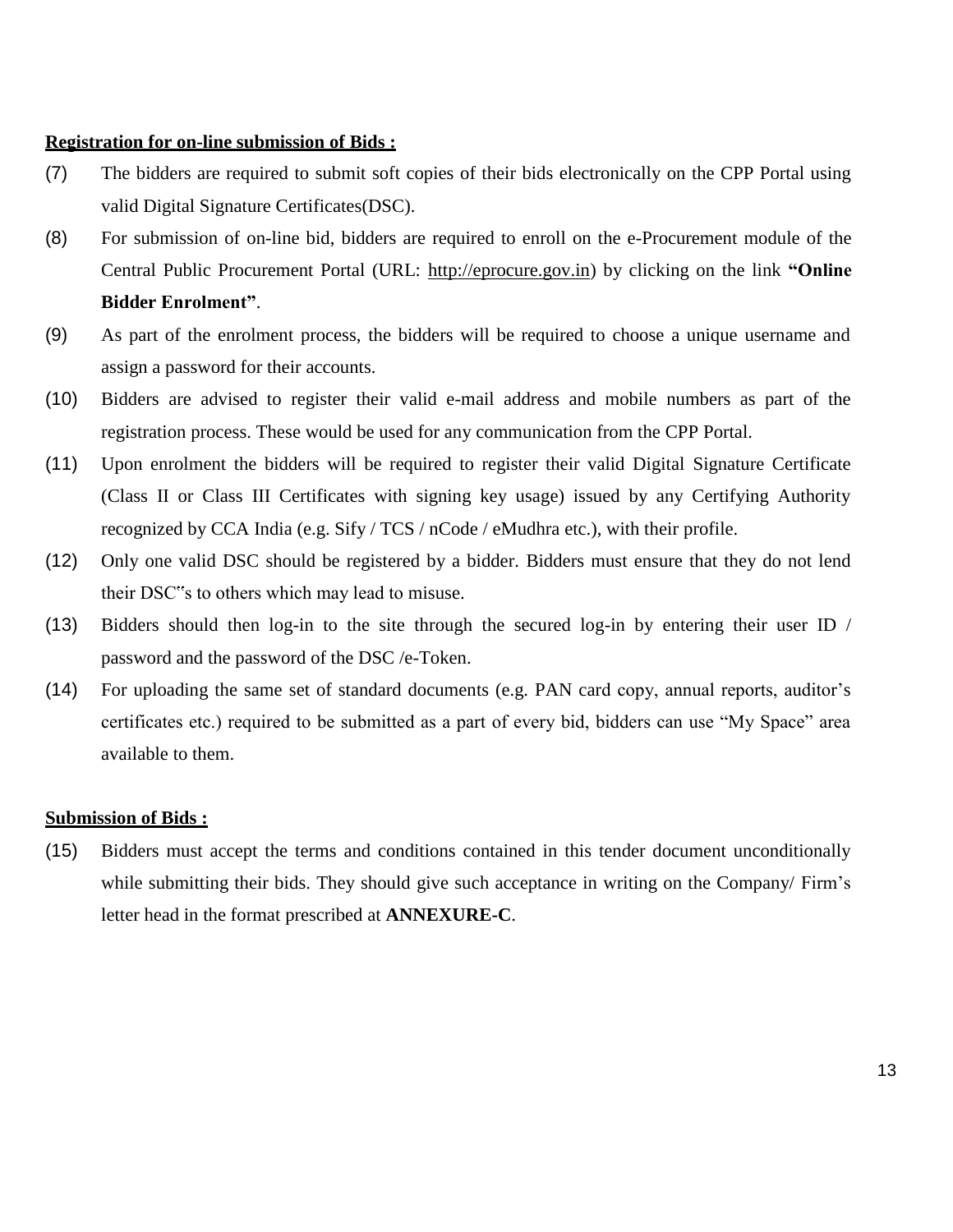- (16) Bidder should log-in to the site well in advance for bid submission so that the same is uploaded in time i.e. on or before the bid submission time. Bids received after the due date and time shall not be accepted in any case.
- (17) The bidder has to digitally sign and upload the required bid documents one by one as indicated in the tender document.
- (18) Bidder has to select the payment option as "offline" to pay the tender fee / EMD as applicable and enter details of the instrument.
- (19) Hard Copy of DD has to be matched with the details available in the scanned copy and the data entered during bid submission time and the same should be sent to the Assistant Registrar (T), NIRDPR, Rajendranagar, Hyderabad - 500030 on or before 4.7.2019 by 3.00 p.m., failing which bid will not be considered/ rejected.
- (20) Financial bid must be submitted in the format prescribed **(ANNEXURE-II)** of this tender document and no other format shall be acceptable. Bidders are required to download the file and quote the amount on hard copy. Once the details have been completed, the bidder should submit the same online in the form of soft copy. Striking and overwriting on financial bid shall be rejected summarily, as the same is not permitted.
- (21) The server time (which is displayed on the bidders" dashboard) will be considered as the standard time for referencing the deadlines for submission of the bids by the bidders, opening of bids etc. The bidders should follow this time during bid submission.
- (22) All the documents being submitted by the bidders would be encrypted using PKI encryption techniques to ensure the secrecy of the data. The data entered cannot be viewed by unauthorized persons until the time of bid opening. The confidentiality of the bids is maintained using the secured Socket Layer 128 bit encryption technology. Data storage encryption of sensitive fields is done.
- (23) The uploaded tender documents become readable only after the tender is opened by the authorized bid openers.
- (24) Upon the successful and timely submission of bids, the portal will give a successful bid submission message  $\&$  a bid summary will be displayed with the bid no. and the date  $\&$  time of submission of the bid with all other relevant details.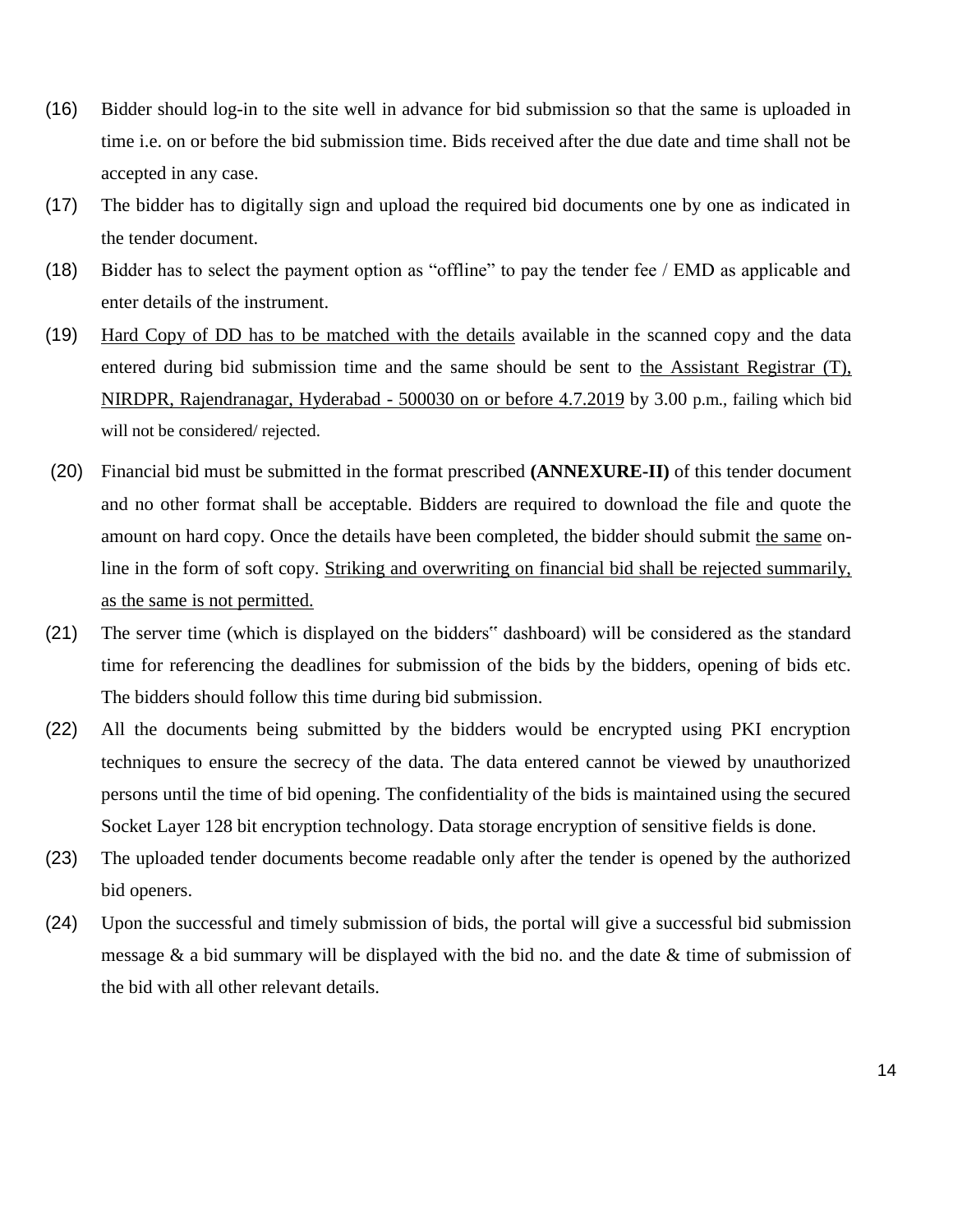- (25) The bid summary has to be printed and kept as an acknowledgement of the submission of the bid. This acknowledgement may be used as an entry pass for any bid opening meetings.
- (26) Any query relating to the process of on-line bid submission or queries relating to CPP Portal in general may be directed to the 24x7 CPP Portal Helpdesk. The contact number for the helpdesk is 1800 2337315.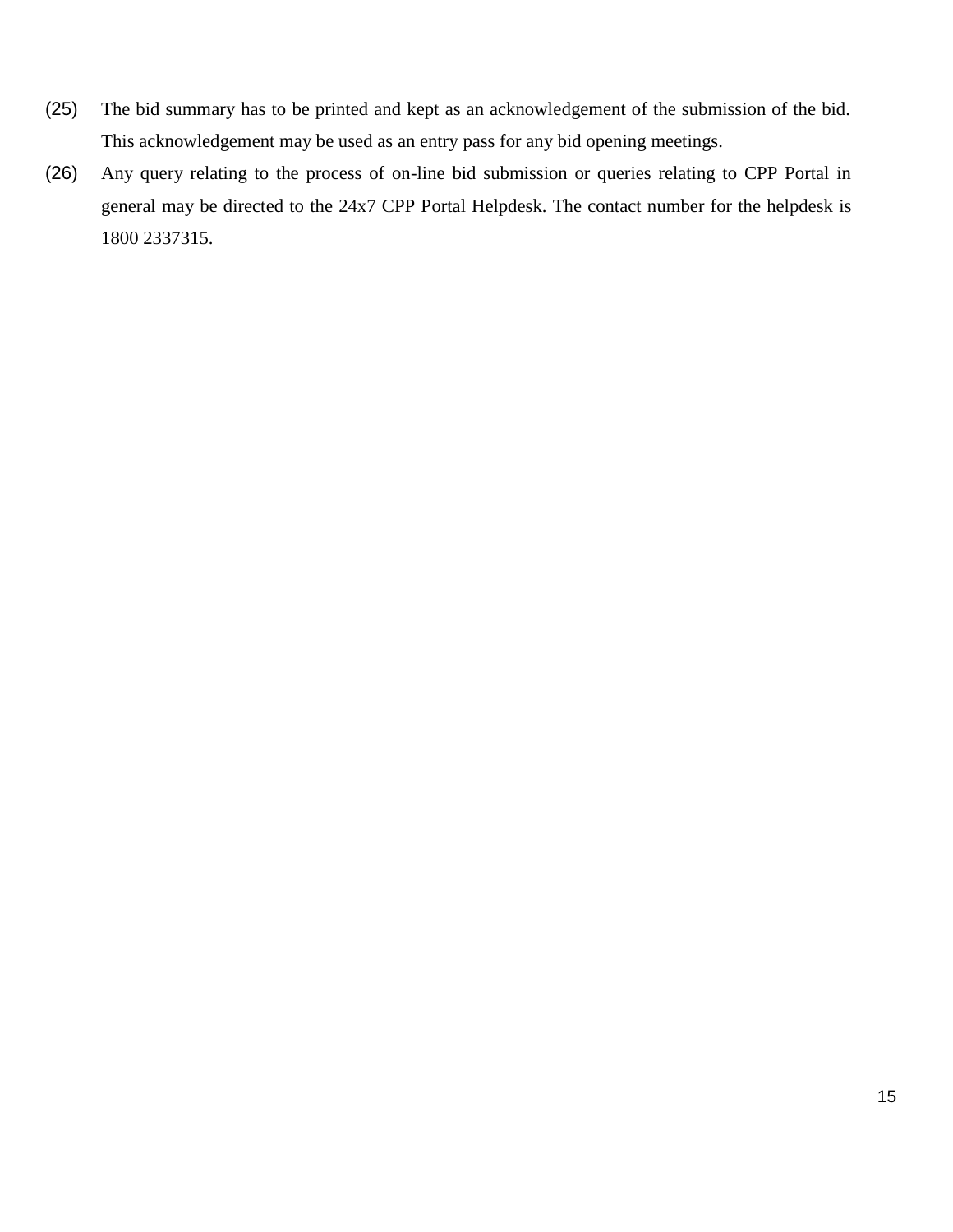

(Ministry of Rural Development, Govt. of India)

Rajendranagar, Hyderabad - 500030.

#### **FORMAT OF TECHNICAL BID FOR SUPPLY AND INSTALLATION OFEQUIPMENTS AND FURNITURE ITEMS**

#### **(Tender Notification No.: CWE/NRM-works/Geospatial-Tech/MGNREGA/2018)**

(This format is to be used in your letter head / stationery. The order in the format must be strictly adhered to. No rates must be quoted in the Technical bid. Bidder who quotes the rate in the Technical bid will be rejected as non- responsive. Tenderers are required to number **all the pages of the Technical Bid** in **BLACK/BLUE INK** and indicate the TOTAL page number below and append signature at the end of this response format.)

#### **TOTAL PAGES OF TECHNICALBID:**

| Sl. No.        | <b>TECHNICAL REQUIREMENT</b>                                                                                                                   | Compliance<br>details of the<br><b>Bidder</b><br>Yes or No | <b>Please write the</b><br>corresponding Page<br>Number(s) of your<br><b>Technical Bid for</b><br>reference |
|----------------|------------------------------------------------------------------------------------------------------------------------------------------------|------------------------------------------------------------|-------------------------------------------------------------------------------------------------------------|
| 1.             | EMD Details (2% of the quoted value) / NSIC Exemption<br>Certificate (Monetary limit of NSIC certificate should not below<br>$Rs.1.80$ crore). |                                                            |                                                                                                             |
| 2.             | Type of the Company/Firm/Others (specify) (A copy of<br>registration certificate to be submitted)                                              |                                                            |                                                                                                             |
| 3.             | GST registration certificate                                                                                                                   |                                                            |                                                                                                             |
| 4.             | Income Tax PAN                                                                                                                                 |                                                            |                                                                                                             |
| 5 <sub>1</sub> | The firm should have minimum turnover of Rs. 2.5 crores in 3<br>years (each year<br>2015-16<br>2016-17<br>2017-18                              |                                                            |                                                                                                             |
| 6.             | IT returns for the last three financial years i.e. 2015-16, 2016-<br>17 and 2017-18.                                                           |                                                            |                                                                                                             |
| 7.             | Authorization certificate issued by the manufacturer                                                                                           |                                                            |                                                                                                             |

**[No columns to be left blank]**

**Signature of the Tenderer Name & Address of the Tenderer with Office Stamp**

**Place: Date**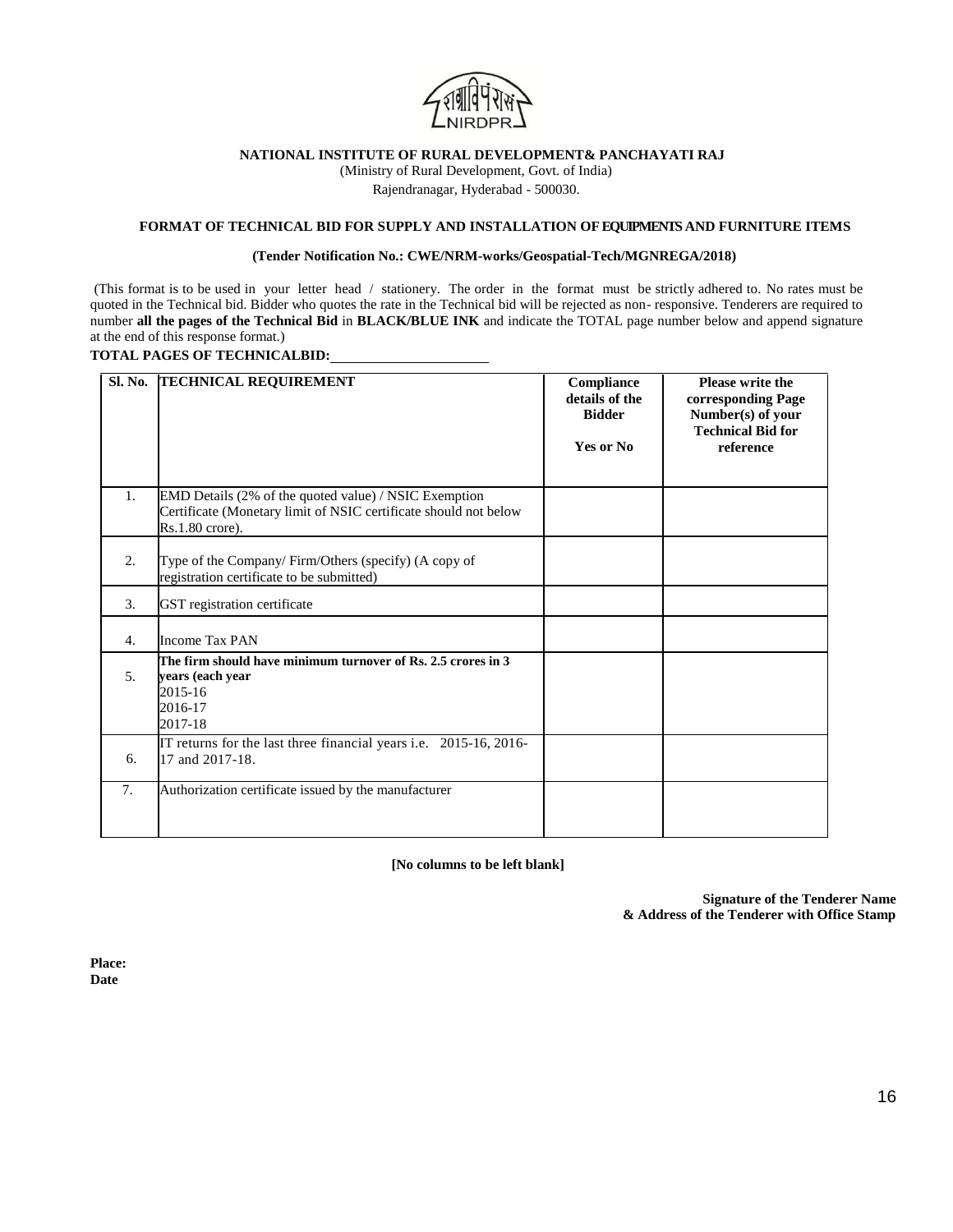

(Ministry of Rural Development, Govt. of India)

Rajendranagar, Hyderabad - 500030.

#### **Price / Financial Bid (Tender Notification No :: )**

I/We after going through the tender document including terms and conditions, hereby quote our rates for empanelment for supply and installation of equipments and furniture items for SAKSHAM-GIS facility Centres as indicated below:

| SI. | <b>Description of the   Company/Brand</b> |                                                   | Qty.         | <b>Total</b> | Unit         | <b>Total</b> |
|-----|-------------------------------------------|---------------------------------------------------|--------------|--------------|--------------|--------------|
| No. | item                                      |                                                   | for          | qty. for     | rate         | amount       |
|     |                                           |                                                   | each         | 30           | (Rs)         | (Rs)         |
|     |                                           |                                                   | centre       | centres*     |              |              |
|     |                                           | Category-I: Equipment's (Computers & Electronics) |              |              |              |              |
| 1.  | All-in-one PC                             | Lenovo/HP/Dell                                    | 3            | 90           |              |              |
|     | Multifunction                             | Samsung/HP/                                       | 1            | 30           |              |              |
| 2.  | printer $(A3)$                            | Cannon/Brother                                    |              |              |              |              |
| 3.  | Projector                                 | Sony/Toshiba/                                     |              | 30           |              |              |
|     |                                           | Samsung/Epson                                     |              |              |              |              |
| 4.  | <b>LED TV</b>                             | Panasonic/LG/                                     |              | 30           |              |              |
|     |                                           | Samsung/Sony                                      |              |              |              |              |
|     | Video Camera<br>(Conference)              | Microsoft/Huddle                                  | $\mathbf{1}$ | 30           |              |              |
| 5.  |                                           | CamHD/                                            |              |              |              |              |
|     |                                           | Logitech                                          |              |              |              |              |
| 6.  | Split AC                                  | Blue star/Voltas/                                 | 1            | 30           |              |              |
|     |                                           | Samsung/LG                                        |              |              |              |              |
| 7.  | Inverter & battery                        | Luminous/Exide/                                   | 1            | 30           |              |              |
|     |                                           | Amaron                                            |              |              |              |              |
| 8.  | <b>Handheld GPS</b>                       | Garmin/Trimble                                    | 3            | 90           |              |              |
|     | <b>Category-II : Furniture</b>            |                                                   |              |              |              |              |
| 9.  | Office desk                               | Godrej/Feather                                    | 4            | 120          |              |              |
| 10. | Officer chairs                            | light/Stellar/                                    | 3            | 90           |              |              |
| 11. | Visitor chairs                            | Nilkamal                                          | 6            | 180          |              |              |
|     |                                           |                                                   |              |              | <b>Total</b> |              |

Bidders who are quoting for supply of all item (Sl.No. 1-11) will be given preference in evaluation of technical bids. The same will be subjected to only for supply of brands and specification attached Annexure-III.

However bids will also be accepted in the respective categories as defined in scope of work/Boq.

i) The above rates are inclusive of GST, transport, installation and all incidental charges of the equipment's and furniture items at 30 different locations across the country as per the details at Annexure-B.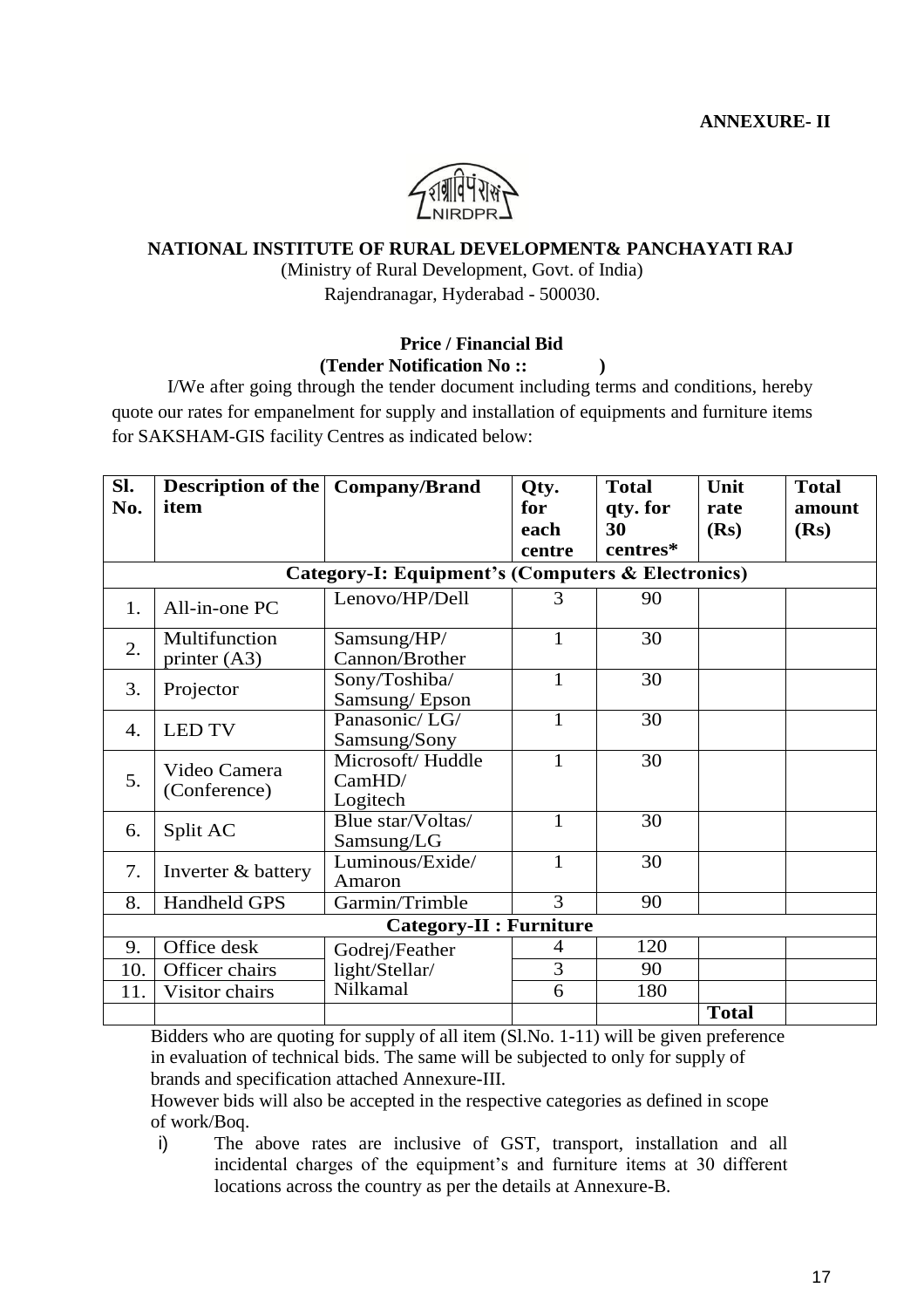### **ii) Financial bid evaluation criteria :**

(a) L-1 bidder will be decided taking into account of category wise lowest bid for all items (aggregate) quoted by bidder.

(b) Preference will be given to L-1 bidder who quoted for all items under category (I & II), L-1 bidder will be decided on the basis of lowest aggregate quoted for all items in category I  $\&$  II)

**Date: Place:**

**Signature of the bidder**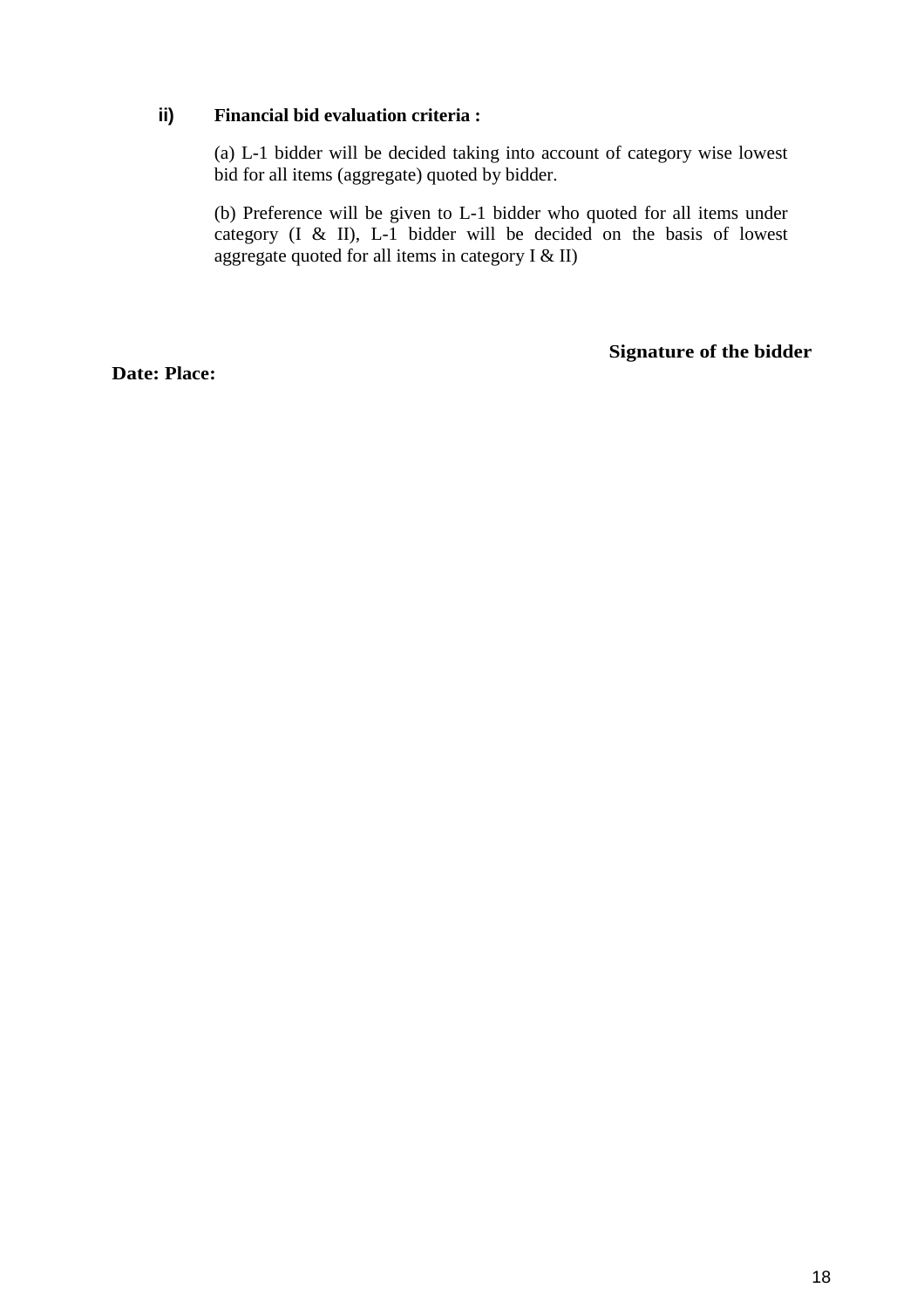## **Annexure-III**

Statement showing the detailed specifications (item-wise) to be supplied and installed at different locations across the country.

| SI. | <b>Description of the item/ Detailed specifications</b>             | Quantity |
|-----|---------------------------------------------------------------------|----------|
| No. |                                                                     |          |
| 1.  | <b>All-in-one PC- Specifications:</b>                               | 90       |
|     | Screen and CPU is required in a combined unit                       |          |
|     | screen size: $22''$ ( $\pm 2$ inch)                                 |          |
|     | Intel® Core™ i5-6500 Processor with Intel HD Graphics 530 (3.2 GHz, |          |
|     | up to 3.6 GHz with Intel Turbo Boost, 6 MB cache, 4 cores)          |          |
|     | Windows 10 Pro 64                                                   |          |
|     | 500 GB 7200 rpm SATA<br>4 GB DDR4-2133 SDRAM (1 x 4 GB)             |          |
|     | 50.80 cm(20) diagonal TN widescreen WLED backlit anti-glare         |          |
|     | non-touch LCD                                                       |          |
|     | Intel <sup>®</sup> HD Graphics 530                                  |          |
|     | Display Port 1.2 to HDMI 2.0a Active Adapter 4K 60Hz                |          |
|     | Anti Virus for 2 years                                              |          |
|     | Warranty- 3years                                                    |          |
| 2.  | Multifunction printer $(A3)$ – Specifications:                      | 30       |
|     | <b>Printer Type:</b>                                                |          |
|     | Print, Scan, Copy, Fax with ADF                                     |          |
|     | <b>Maximum Print Resolution:</b>                                    |          |
|     | 4800 x 1200 dpi (with Variable-Sized Droplet Technology)            |          |
|     | <b>Automatic Duplex Printing:</b>                                   |          |
|     | Up to A3 size                                                       |          |
|     | <b>Print Direction:</b>                                             |          |
|     | Bi-directional printing, Uni-directional printing                   |          |
|     | <b>Print Speed:</b>                                                 |          |
|     | Photo Default - 10 x 15 cm / 4 x 6 " : Approx. 42 sec per photo     |          |
|     | (with Border)                                                       |          |
|     | Draft, A4 (Black / Colour): Up to 32 ppm / 20 ppm A4                |          |
|     | Simplex (Black / Colour): Up to 18 ipm / 10 ipm A4                  |          |
|     | Duplex (Black / Colour): Up to 8.7 ipm / 6.0 ipm A3                 |          |
|     | Simplex (Black / Colour): Up to 10 ipm / 5 ipm A3                   |          |
|     | Duplex (Black / Colour): Up to $6.0$ ipm / 3.7 ipm                  |          |
|     | Copy Function / Resolution: 600 x 600 dpi                           |          |
|     | Max Copies: 999 copies                                              |          |
|     | Reduction / Enlargement: 25 - 400%, Auto Fit Function               |          |
|     | Maximum Copy Size: A3                                               |          |
|     | <b>Scan Function:</b>                                               |          |
|     | Flatbed colour image scanner                                        |          |
|     | Sensor Type: CIS                                                    |          |
|     | Optical Resolution: 1200 x 2400 dpi                                 |          |
|     | Scanner Bit Depth (Colour): 48-bit input, 24-bit output             |          |
|     | Scanner Bit Depth (Gray scale): 16-bit input, 8-bit output Scanner  |          |
|     | Bit Depth (Black & White): 16-bit input, 1-bit output               |          |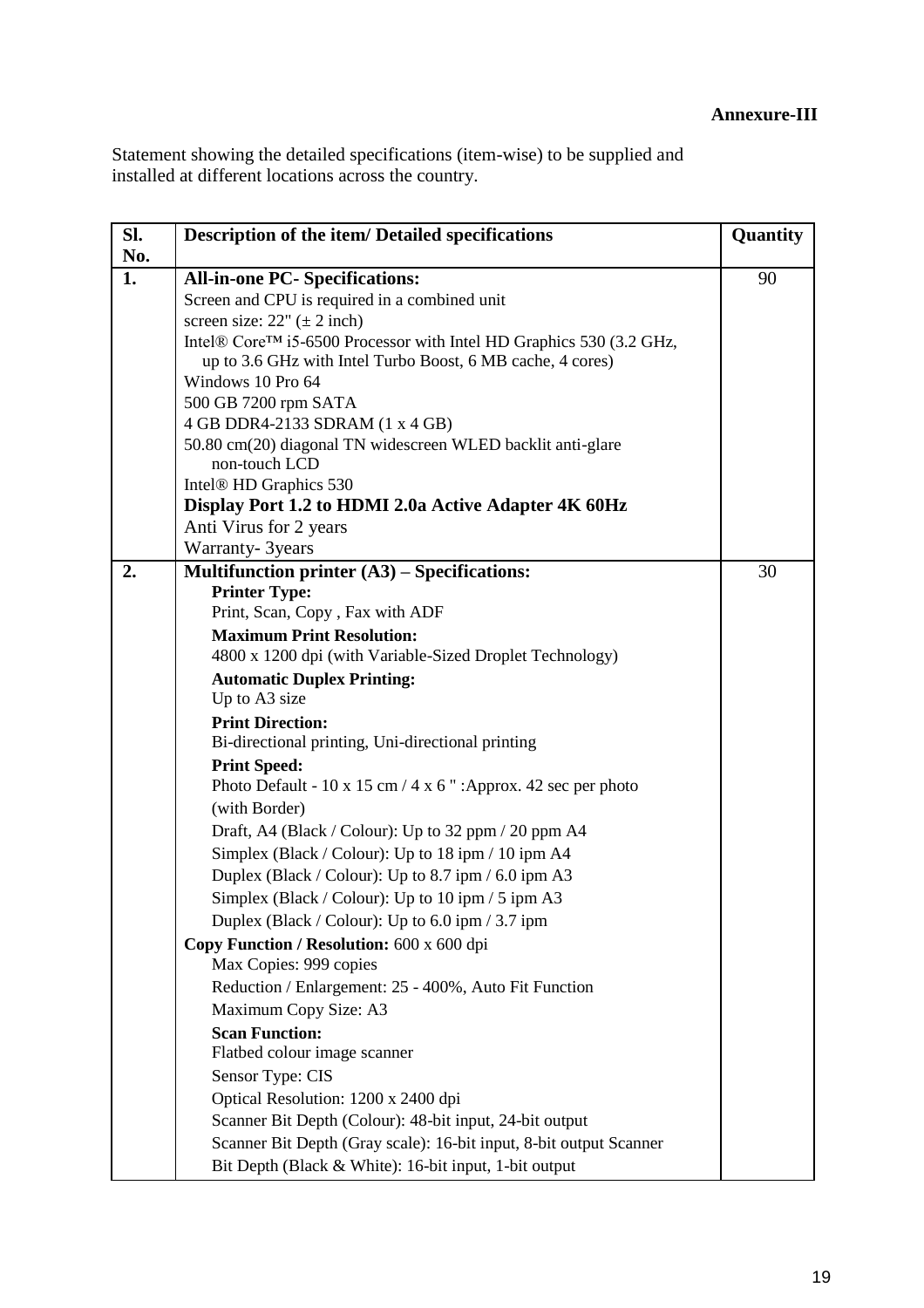|                  | Max Document Size: 297.18 x 431.8 mm (1 1.7 x 17")                                              |
|------------------|-------------------------------------------------------------------------------------------------|
|                  | Output File Formats: JPEG, TIFF, Multi-TIFF, PDF, Searchable PDF                                |
|                  | , BMP, PNG                                                                                      |
|                  | Document Capture Pro (Win): JPEG, BMP, PDF, Searchable PDF,                                     |
|                  | TIFF, Multi-TIFF, PNG, DOCX, XLSX, PPTX                                                         |
|                  |                                                                                                 |
|                  | <b>Support Paper Thickness: 64-95 g/m</b>                                                       |
|                  | ADF Capacity: 35 pages $(75 \text{ g/m})$ Fax                                                   |
| <b>Function:</b> |                                                                                                 |
|                  | Walk-up black-and-white and colour fax capability                                               |
|                  | Receive Memory / Page Memory:                                                                   |
|                  | 6MB / Up to 550 pages                                                                           |
|                  | Fax Resolution: Up to 200 x 200dpi                                                              |
|                  | Transmission Paper Size (ADF): A5, B5(JIS), Letter, A4, Legal,<br>B4(JIS), A3, $11 \times 17$ " |
|                  | Transmission Paper Size (Flatbed): A5, Half Letter, B5(JIS),                                    |
|                  | Letter, A4, Legal, B4(JIS), A3, 1 1 x 17"                                                       |
|                  | Receiving Paper Size: A5, Half Letter, B5(JIS), Letter, A4,                                     |
|                  | Legal, B4(JIS), A3, 1 1 x 17"                                                                   |
|                  | Speed Dial / Group Dial:                                                                        |
|                  | Up to 200 numbers, 199 groups                                                                   |
|                  | Fax Features: PC Fax (Transmission/Receive), Automatic Redial,                                  |
|                  | Address book, Delay Send, Broadcast Fax (Mono Only)                                             |
|                  | <b>Paper Handling:</b>                                                                          |
|                  | Number of Paper Trays: 3 (Front 2, Rear 1)                                                      |
|                  | <b>Standard Paper Input Capacity:</b>                                                           |
|                  | Cassette 1: Up to 250 sheets, A4 Plain paper $(80 \text{ g/m})$ , 20                            |
|                  | sheets, Premium Glossy Photo Paper                                                              |
|                  | Cassette 2: Up to 250 sheets, A4 Plain paper $(80g/m)$ Rear                                     |
|                  | Slot: 1 sheet                                                                                   |
|                  | Output Capacity: Up to 125 sheets, A4 Plain Paper, 20 sheets,                                   |
|                  | Premium Glossy Photo Paper                                                                      |
|                  | Maximum Paper Size: 329 x 1200 mm (12.95 x 47.24")                                              |
|                  | Paper Sizes: A3+, A3, A4, A5, A6, B4, B5, Tabloid, Legal, Letter,                               |
|                  | Half Letter, 5x7", 4x6", 3.5x5"                                                                 |
|                  | Envelopes: #10, DL, C6, C4 Paper                                                                |
|                  | Feed Method: Friction feed                                                                      |
|                  | Print Margin: 3mm top, left, right, bottom via custom settings in                               |
|                  | printer driver                                                                                  |
|                  | <b>Connectivity:</b>                                                                            |
|                  | Standard: USB 2.0                                                                               |
|                  | Network: Ethernet, Wi-Fi IEEE 802.11b/g/n, Wi-Fi Direct Network                                 |
|                  | Protocol: TCP/IPv4, TCP/IPv6, LPD, IPP, PORT9100, WSD                                           |
|                  | <b>Security Features:</b>                                                                       |
|                  | LDAP Address Book, Panel Admin Mode                                                             |
|                  | USB Host Function: Scan to Memory Device / Storage Function                                     |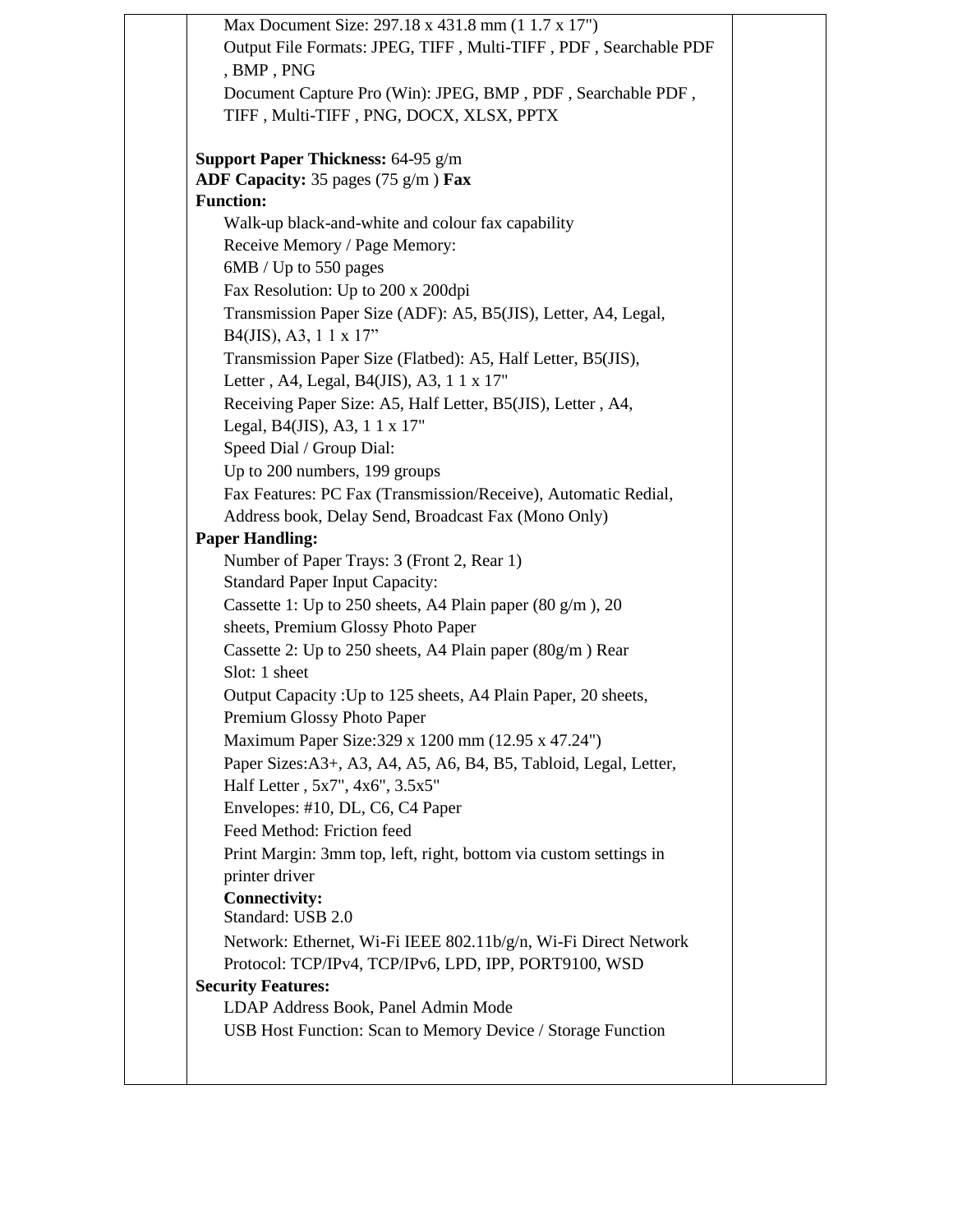|    | Type of Direct Printing: Card Slots / USB Memory Supported                 |    |
|----|----------------------------------------------------------------------------|----|
|    | Memory Cards: SD Card, Memory Stick                                        |    |
|    |                                                                            |    |
|    | Mobile and Cloud Solutions: Google Cloud Print                             |    |
|    | Supported OS: Windows XP / Vista / 7 / 8 / 8.1 / 10, Windows               |    |
|    |                                                                            |    |
|    | Server 2003 / 2008 / 2012/ Mac OS X 10.6.8 or later                        |    |
|    | Warranty- 1 year                                                           |    |
|    |                                                                            |    |
| 3. | <b>Projector – Specifications:</b>                                         | 30 |
|    |                                                                            |    |
|    | <b>TECHNOLOGY</b>                                                          |    |
|    | Projection System : 3LCD Technology, RGB liquid crystal shutter            |    |
|    |                                                                            |    |
|    | LCD Panel: 0,55 inch with MLA (D10)                                        |    |
|    |                                                                            |    |
|    | <b>IMAGE</b>                                                               |    |
|    | Colour Light Output: 3.300 lumen - 2.050 lumen (economy)                   |    |
|    | Resolution: XGA, 1024 x 768, 4:3                                           |    |
|    |                                                                            |    |
|    | Contrast Ratio: 15.000: 1                                                  |    |
|    | Lamp: UHE, 210 W, 6.000 h durability, 10.000 h durability                  |    |
|    | (economy mode)                                                             |    |
|    | Keystone Correction: Auto vertical: $\pm$ 30°, Manual horizontal $\pm$ 30° |    |
|    |                                                                            |    |
|    |                                                                            |    |
|    | Colour Reproduction: Upto 1.07 billion colours                             |    |
|    | Aspect Ratio 4:3 Light source Lamp                                         |    |
|    |                                                                            |    |
|    | <b>OPTICAL</b>                                                             |    |
|    | Projection Ratio: 1,48 - 1,77:1                                            |    |
|    |                                                                            |    |
|    | Zoom: Manual, Factor: 1,2                                                  |    |
|    | Image Size: 30 inches - 300 inches                                         |    |
|    | Projection Distance: Wide/Tele 1,8 m - 2,17 m (60 inch screen)             |    |
|    | Projection Lens F Number 1,49 - 1,72                                       |    |
|    |                                                                            |    |
|    | Focal Distance 16,9 mm - 20,28 mm                                          |    |
|    | Focus Manual Offset 8:1                                                    |    |
|    |                                                                            |    |
|    | <b>CONNECTIVITY</b>                                                        |    |
|    | USB Display Function: 2 in 1: Image / Mouse                                |    |
|    |                                                                            |    |
|    | Interfaces : USB 2.0 Type A, USB 2.0 Type B, VGA in, HDMI in,              |    |
|    | Composite in, Cinch audio in, Wireless LAN IEEE 802.11b/g/n                |    |
|    | (optional)                                                                 |    |
|    | Warranty- 2 years                                                          |    |
|    |                                                                            |    |
| 4. | <b>LED TV – Specifications:</b>                                            | 30 |
|    | Type of Screen: Flat                                                       |    |
|    | Technology: FULL HD                                                        |    |
|    | Screen Size: $49$ " ( $\pm 2$ ")                                           |    |
|    | Internet Connectivity required: Yes                                        |    |
|    | Screen Resolution: $1,920 \times 1,080$                                    |    |
|    | USB Port: $yes(1)$                                                         |    |
|    | HDMI port: Yes (2)                                                         |    |
|    |                                                                            |    |
|    | Mounting Kit Required: Yes                                                 |    |
|    | Warranty- 3 years                                                          |    |